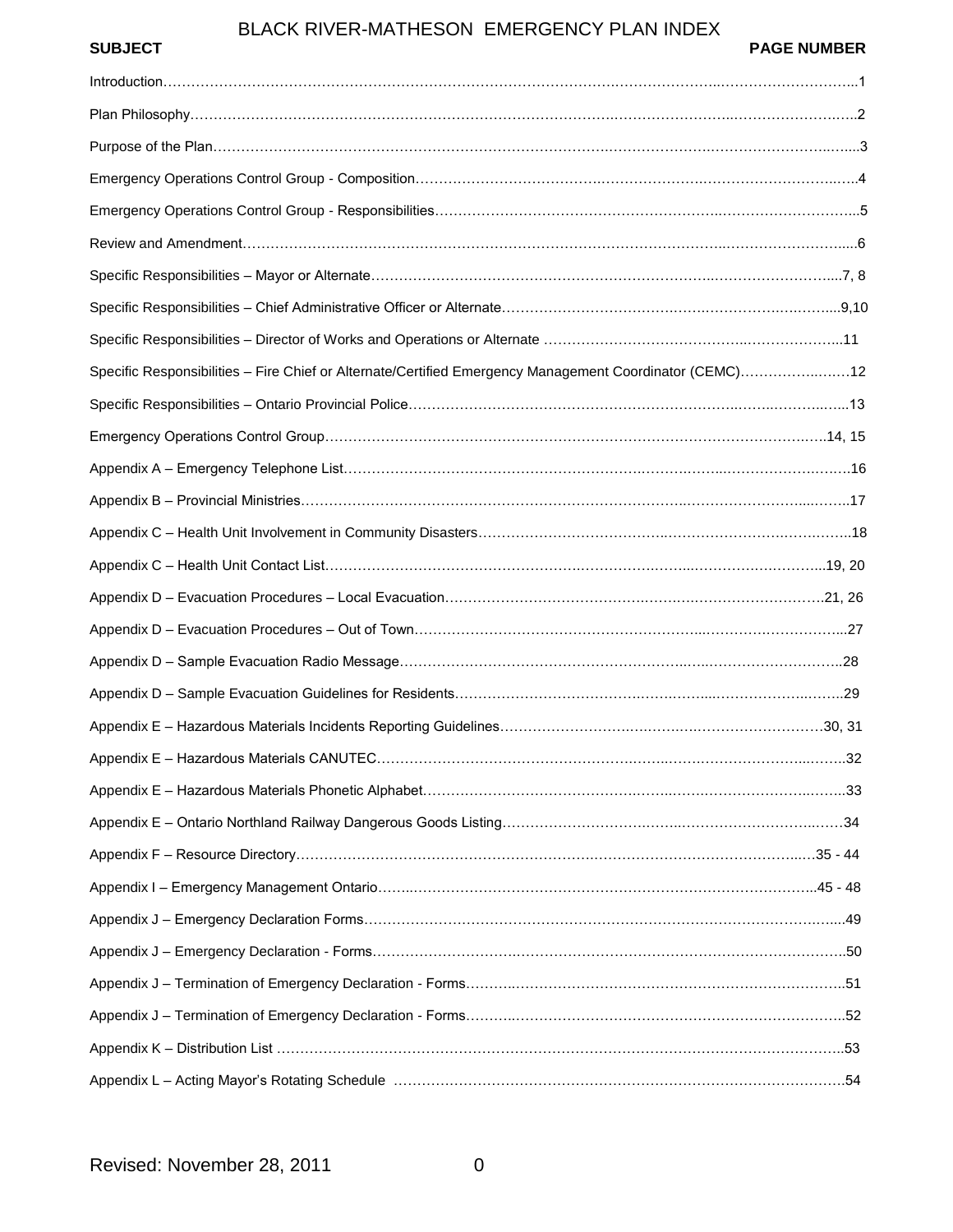## **Introduction**

The Township of Black River-Matheson, with a population of approximately 2600 persons, is located on Highway 11, 60 km east of Timmins.

The following emergency services are available within the community;

Police Protection……………...………Ontario Provincial Police – Matheson Detachment

Fire Protection…..………………………………… Black River-Matheson Fire Department

Ambulance Service..………..….Cochrane District Social Services Administration Board

Medical Services………………….…………………………..…Bingham Memorial Hospital

Transportation services available consist of the following;

Ontario Northland Railway, Rail and Bus Services

First Student, Lucien Brothers, Lacroix Bus Services (School buses)

Taxi Cabs (Private)

Any number and/or types of emergencies could occur within the Township of Black River-Matheson. Included in the list of possibilities are;

- $\Rightarrow$  Weather related emergencies
- $\Rightarrow$  Major fires including forest fires
- $\Rightarrow$  Public health threats
- $\Rightarrow$  Transportation accidents involving dangerous goods (rail & highway transport)
- $\Rightarrow$  The reception of evacuees from a neighbouring community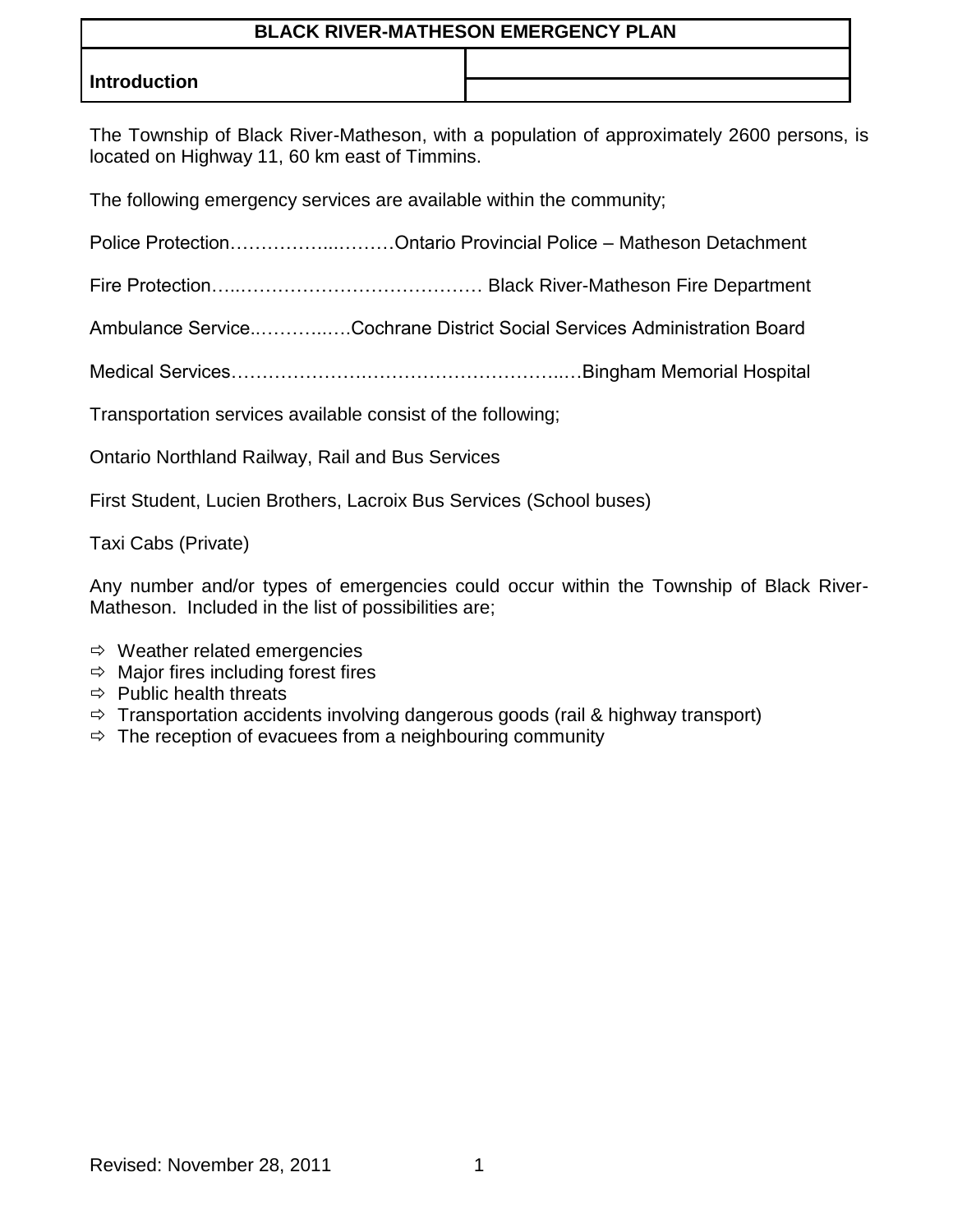**Plan Philosophy**

Disasters or emergencies, for the purposes of this plan, are defined as situations, or the threat of impending situations, which affect the lives and property of the residents of the Township of Black River-Matheson, and which by their nature and magnitude require a controlled and coordinated response by a number of agencies, government and private, under the direction of the Head of Council and/or appropriate elected official, as distinct from routine operations carried out by an agency or agencies, ie: fire, police, ambulance, etc.

In this increasingly complex and technological society, emergencies of a man-made nature are increasing along with the natural disasters which have always been around.

Whenever a disaster or emergency occurs which affects the lives and property of the residents, the initial and primary responsibility for providing immediate assistance rests with the locally elected officials and those designated by them.

This Emergency Plan is intended to aid in ensuring the co-ordination of municipal and volunteer services in an emergency or disaster to bring the situation under control with the utmost effect.

To this end, certain duties and responsibilities are allocated to municipal officials, elected or appointed. It is intended that they will utilize the human and material resources available to them in their routine operations in helping to fulfill the purposes of this plan.

*All municipal officials of Black River-Matheson, elected or appointed, must be fully conversant with this emergency plan and must be prepared to carry out the duties and responsibilities allocated to them.*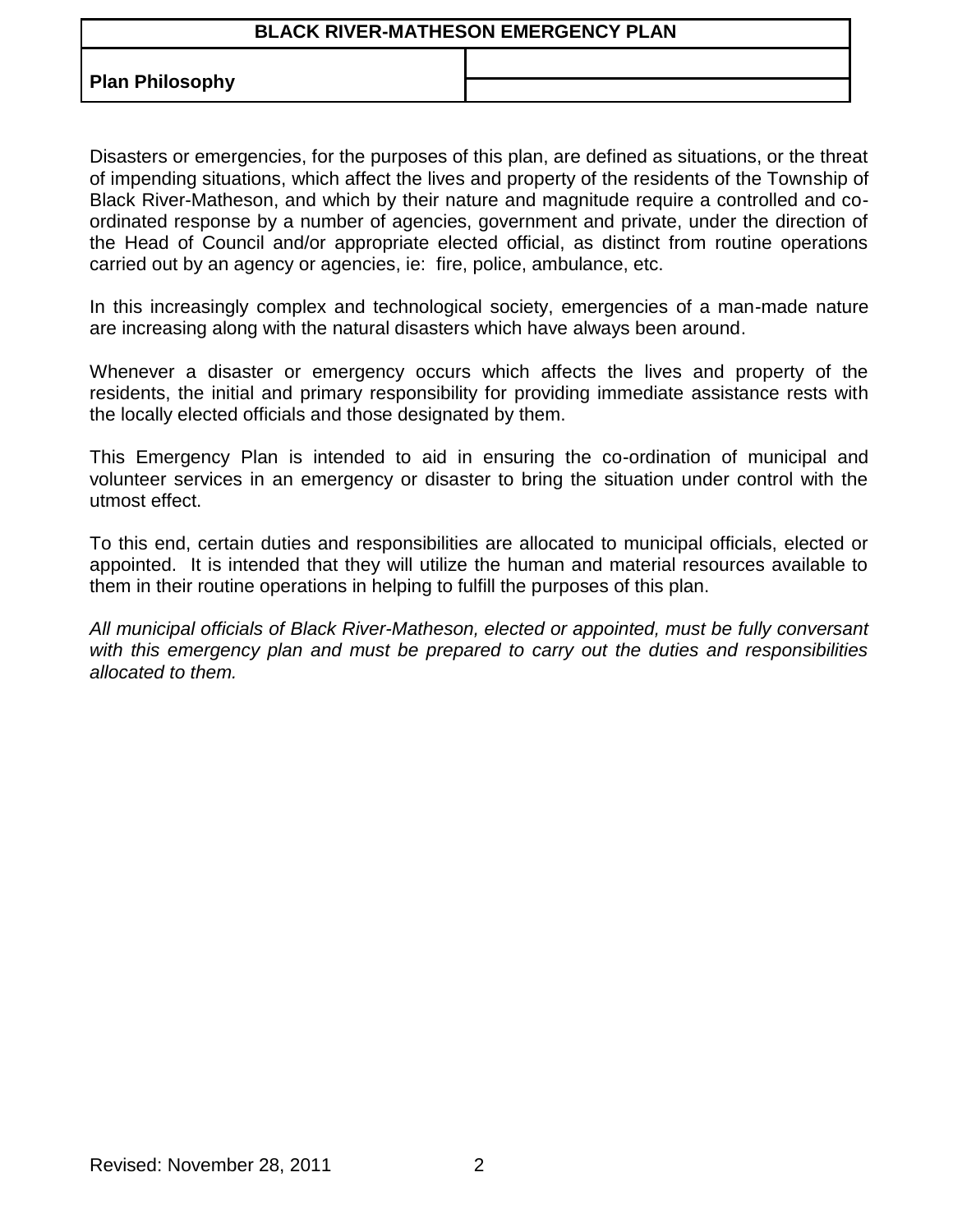**Purpose of the Plan**

The purpose of the Black River-Matheson Emergency Plan is to establish a plan of action for the most efficient employment of all services in order that the following may be accomplished;

- $\Rightarrow$  The earliest possible response to a local emergency by all required services,
- $\Rightarrow$  The establishment of overall control of the emergency operations,
- $\Rightarrow$  The establishment of traffic and crowd control at the site(s) so that emergency operations are not impeded and additional casualties are prevented,
- $\Rightarrow$  The taking of immediate action to eliminate all sources of potential danger in the area,
- $\Rightarrow$  The evacuation of the area as required,
- $\Rightarrow$  The immediate rescue of any trapped people,
- $\Rightarrow$  The provision of First Aid at the site(s),
- $\Rightarrow$  The provision of controlled evacuation of the site(s) to the appropriate destination,
- $\Rightarrow$  The controlled reception of evacuees from another municipality and the provision of essential services for same,
- $\Rightarrow$  The provision of, as deemed necessary, essential social services to those affected by the incident and to the emergency services personnel involved,
- $\Rightarrow$  The provision of accurate information to the officials involved, the media and to concerned citizens, and
- $\Rightarrow$  The restoration of normal services as soon as possible.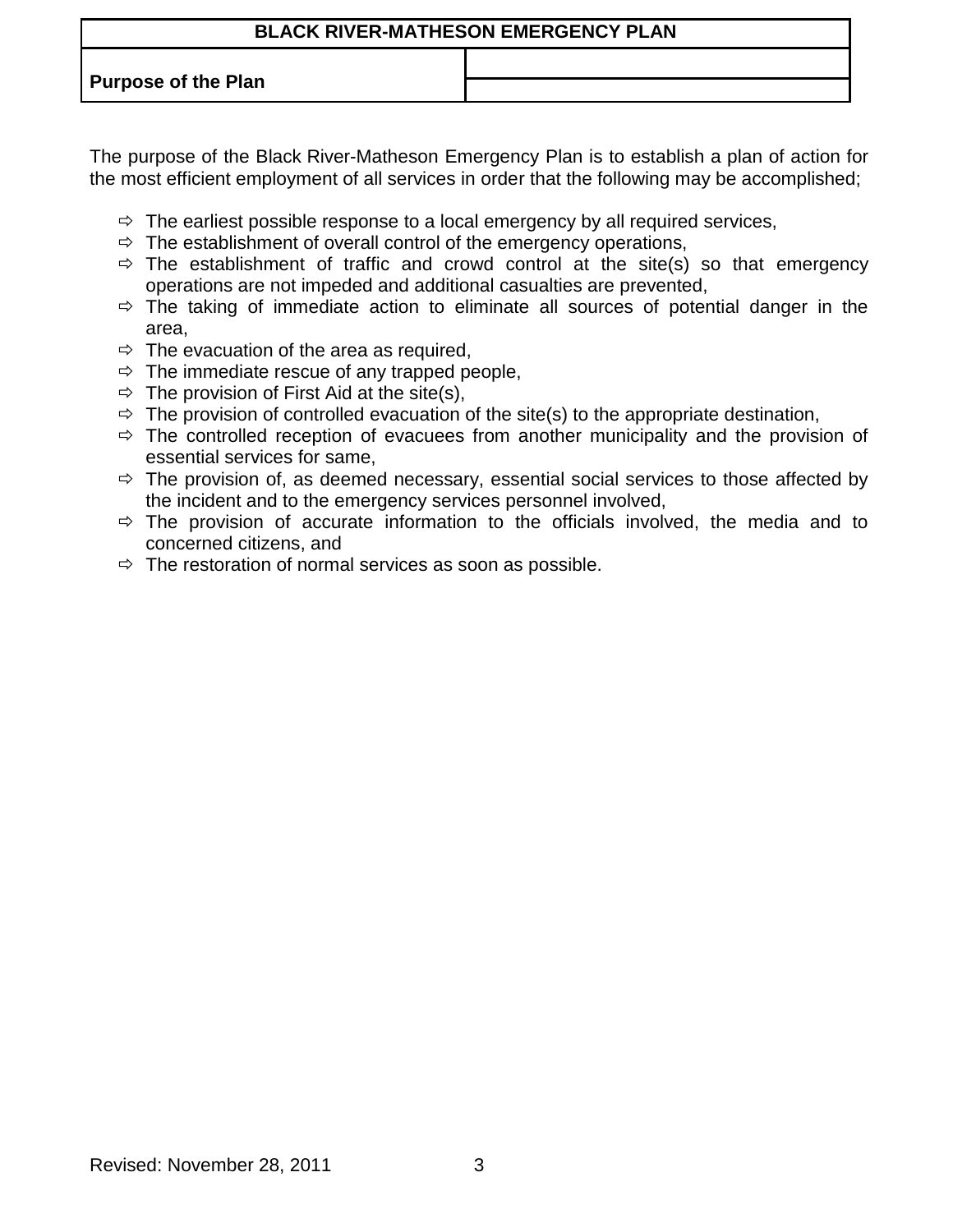**Emergency Operations Control Group Composition**

The Emergency Operations Control Group shall be composed of the following;

- $\Rightarrow$  Mayor or alternate
- $\Rightarrow$  Community Emergency Management Coordinator
- $\Rightarrow$  Fire Chief or alternate
- $\Rightarrow$  Chief Administrative Officer or alternate
- $\Rightarrow$  Director of Works and Operations
- $\Rightarrow$  Treasurer/Clerk
- $\Rightarrow$  OPP Detachment Commander or alternate
- $\Rightarrow$  Bingham Memorial Hospital
- $\Rightarrow$  Ambulance Services
- $\Rightarrow$  Porcupine Health Unit
- $\Rightarrow$  OCWA
- $\Rightarrow$  DSSAB
- $\Rightarrow$  ONR
- $\Rightarrow$  MNR
- $\Rightarrow$  Red Cross

All members of the Emergency Operations Control Group shall be trained.

One meeting and exercise must be conducted annually.

See Contact Phone Numbers in Appendix "H"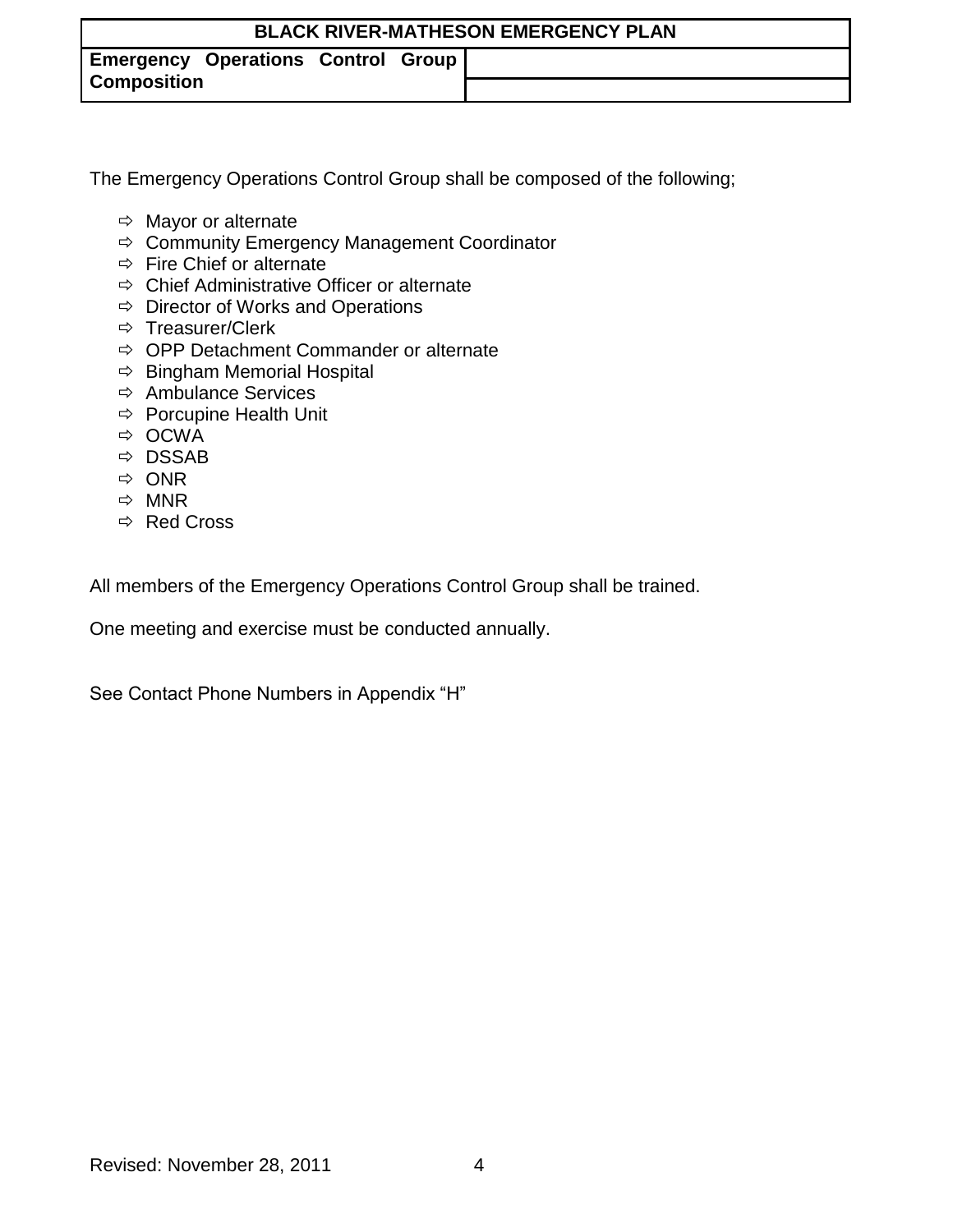**Emergency Operations Control Group Responsibilities**

The Emergency Operations Control Group (EOCG) shall ensure that the functions listed below are performed during an emergency and shall, where appropriate, assign specific duties to members of the group, selected municipal staff and/or designated support groups or volunteer personnel. The individual assignments are detailed in the applicable sections of this plan and those involved should consult the section that applies to their particular area of responsibility.

- $\Rightarrow$  The functions involved are;
- $\Rightarrow$  The obtaining of additional resources if necessary,
- $\Rightarrow$  The procurement of the services of professionals to advise on any aspects of the emergency,
- $\Rightarrow$  The maintenance of records of outside services used,
- $\Rightarrow$  The recording and reporting of all compensable injuries,
- $\Rightarrow$  The authorization of the expenditure of municipal funds which may be required immediately for the preservation of life and health,
- $\Rightarrow$  The accommodation of outside resource personnel,
- $\Rightarrow$  The allocation of personnel as required,
- $\Rightarrow$  The maintenance of the security and integrity of municipal records,
- $\Rightarrow$  The provision of information to the residents, the media, and those personnel directly involved,
- $\Rightarrow$  The notification of those senior levels of government as determined by the nature of the incident and the emergency plan,
- $\Rightarrow$  The maintenance of records concerning the cost of human and physical resources, and
- $\Rightarrow$  The provision of liaison between municipal and outside personnel.

## **STANDARD OPERATIONAL GUIDELINES**

Upon receipt of the warning of a real or potential emergency or disaster, the members of the EOCG will report to the designated Emergency Operations Control Centre which will be one of the following locations (depending on the nature or location of the emergency);

| <b>Township Office</b>    | 429 Park Lane    |
|---------------------------|------------------|
| <b>Matheson Fire Hall</b> | 424 Sixth Avenue |

Any member of the EOCG may designate one of the above locations as the EOCG based upon his/her knowledge of the facts at the time and will communicate this information to the other concerned individuals by the most appropriate means.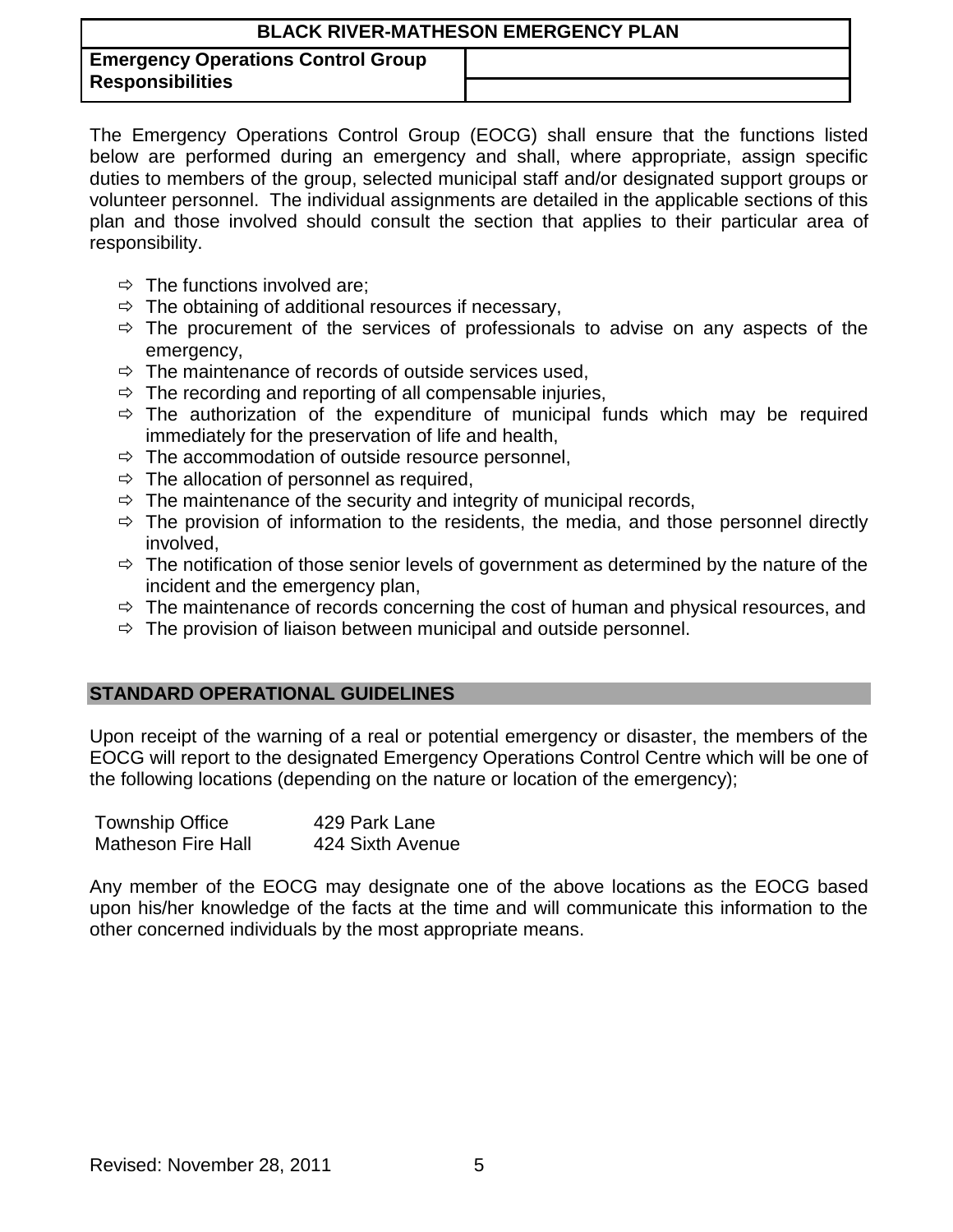**Review and Amendment**

This Plan will be reviewed annually by the Emergency Operations Control Group.

The Emergency Operations Control Group shall make such changes to the appendices as are deemed necessary and appropriate and will circulate the updated appendices to all listed holders of the plan.

All other changes will be referred to the Mayor and Council for review and approval.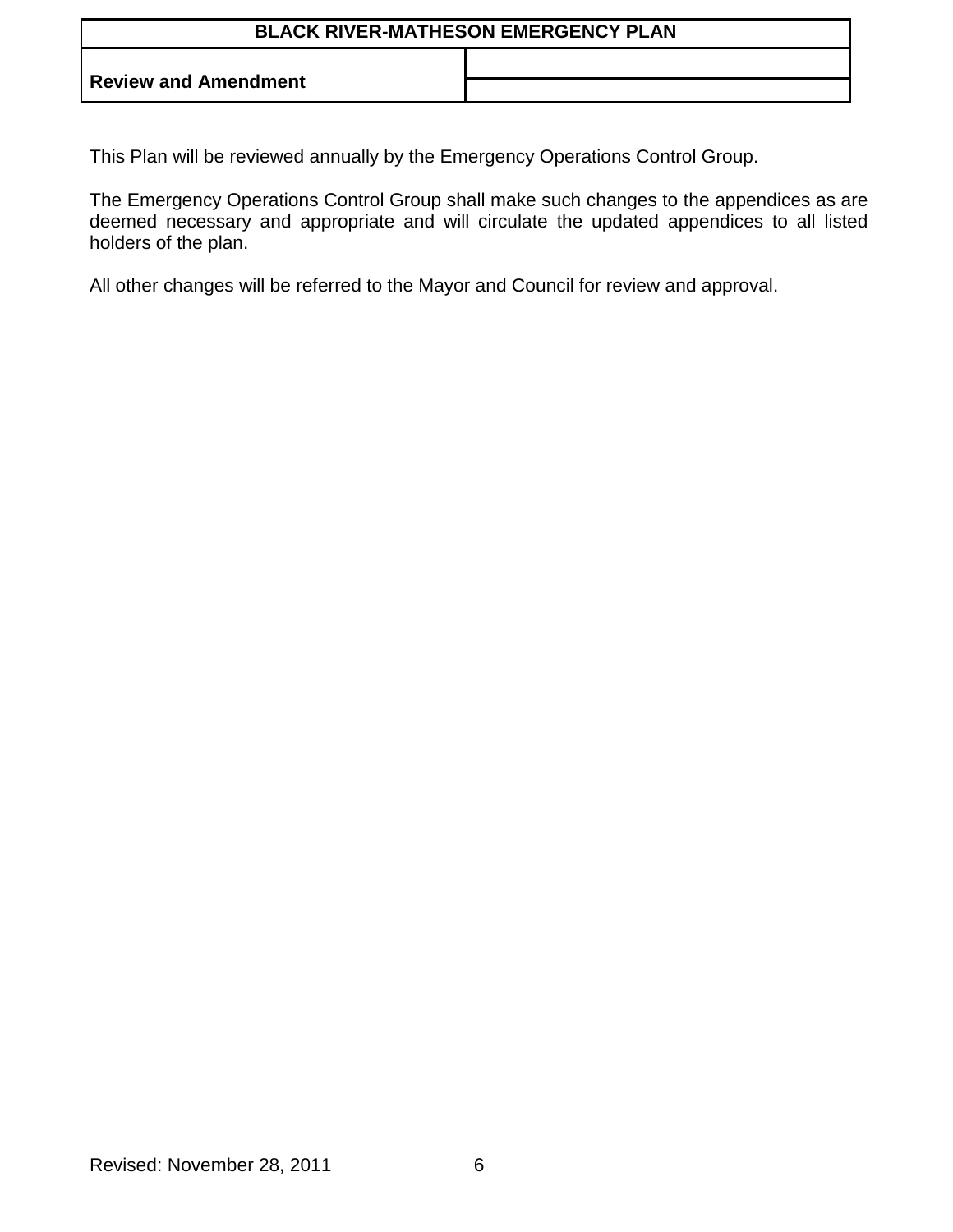**Specific Responsibilities Mayor or Alternate**

### **RESPONSIBILITIES**

## **In the absence of the Mayor during an Emergency, authority will be designated as per the approved acting Mayor rotation.**

The responsibilities of the Mayor or alternate during an emergency or disaster are to:

- $\Rightarrow$  Declare a disaster or emergency,
- $\Rightarrow$  Activate the Emergency Plan if it has not been activated already,
- $\Rightarrow$  Notify the Emergency Management Ontario immediately,
- $\Rightarrow$  Assist in coordinating the municipal response,
- $\Rightarrow$  Prepare media releases through the EOCG,
- $\Rightarrow$  Request required assistance from senior levels of government,
- $\Rightarrow$  Assist CAO/Alternate in authorization of extraordinary expenses, and
- $\Rightarrow$  Take such action as is necessary to minimize the effects of an emergency or disaster on the Township of Black River-Matheson and its inhabitants.

### **STANDARD OPERATIONAL GUIDELINE - GENERAL**

On receipt of the warning of a real or potential emergency or disaster, the Mayor or alternate shall:

- $\Rightarrow$  Activate the Emergency Operations Control Group to the extent he/she deems advisable using the most appropriate means to do so,
- $\Rightarrow$  After determining or declaring its location, report to the Emergency Operations Control Centre,
- $\Rightarrow$  Activate the Emergency Plan in whole or in part,
- $\Rightarrow$  Appoint an agency to manage the emergency site(s), if required, and
- $\Rightarrow$  Co-ordinate the municipal response.

### **STANDARD OPERATIONAL GUIDELINES - EVACUATION**

If required, the Mayor or alternate shall;

- $\Rightarrow$  Order an evacuation,
- $\Rightarrow$  Assemble the Emergency Operations Control Group,
- $\Rightarrow$  Determine evacuation routes in consultation with the other members of the EOCG,
- $\Rightarrow$  Contact area Mayors and/or Reeves concerning the reception of evacuees, and
- $\Rightarrow$  Authorize the return of evacuees (except in the case of forest fires this will be done by the Ministry of Natural Resources).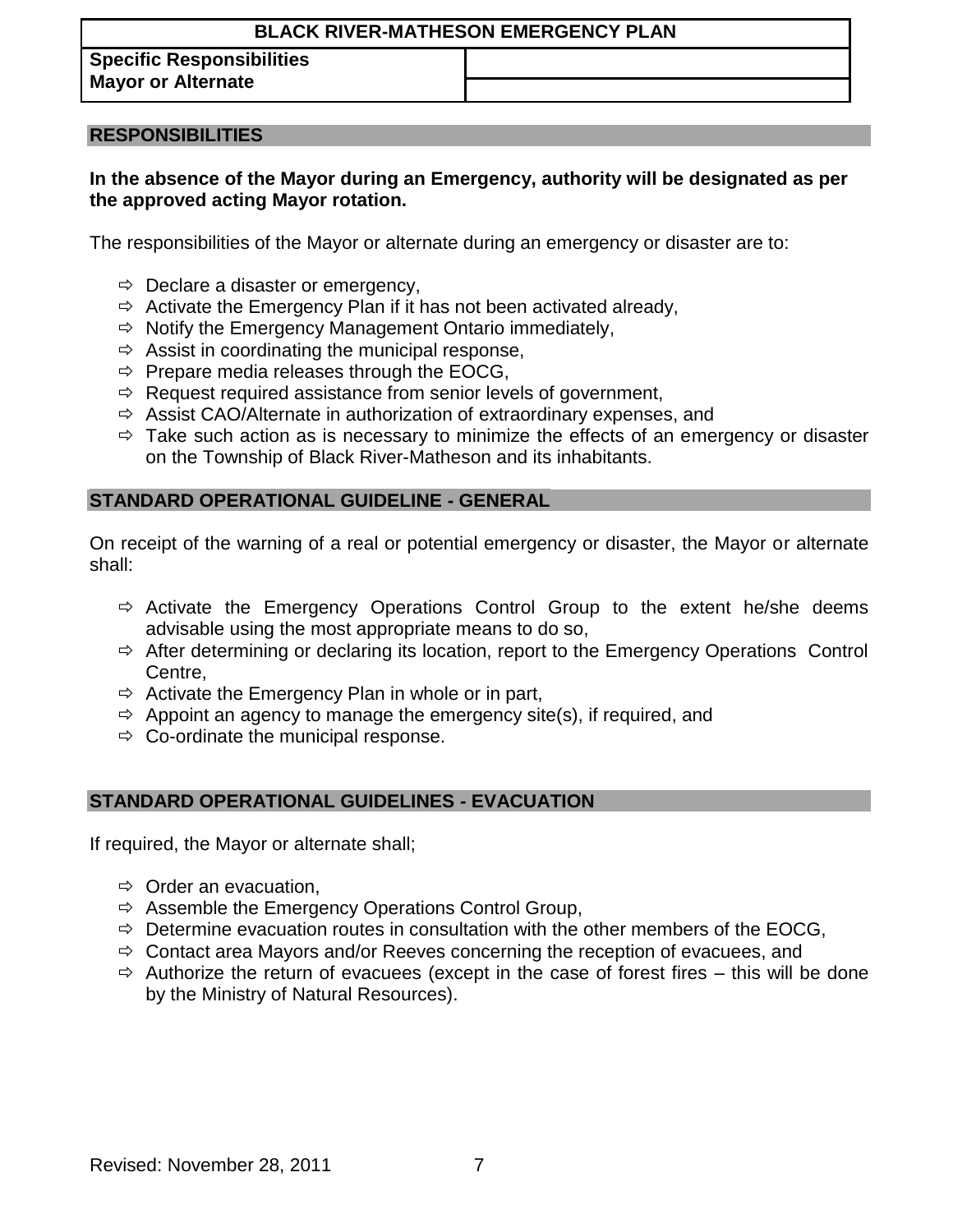**Specific Responsibilities Mayor or Alternate**

## **STANDARD OPERATIONAL GUIDELINES - RECEPTION**

When notified of the need for the reception of evacuees from another municipality, the Mayor or alternate will;

- $\Rightarrow$  Assemble the EOCG in whole or in part;
- $\Rightarrow$  In consultation with the EOCG, determine the level of services required, and
- $\Rightarrow$  Declare an emergency if require and notify the Emergency Management Ontario immediately of said declaration.

## **STANDARD OPERATIONAL GUIDELINES – HAZARDOUS MATERIALS INCIDENTS**

When notified of a hazardous materials incident, the Mayor or alternate shall;

- $\Rightarrow$  Determine the degree of seriousness in consultation with the emergency personnel at the site(s),
- $\Rightarrow$  Declare an emergency if required,
- $\Rightarrow$  Order an evacuation as required, and
- $\Rightarrow$  Notify the Emergency Management Ontario immediately,
- **IN ALL CASES A LOG MUST BE KEPT OF ALL ACTIONS TAKEN.**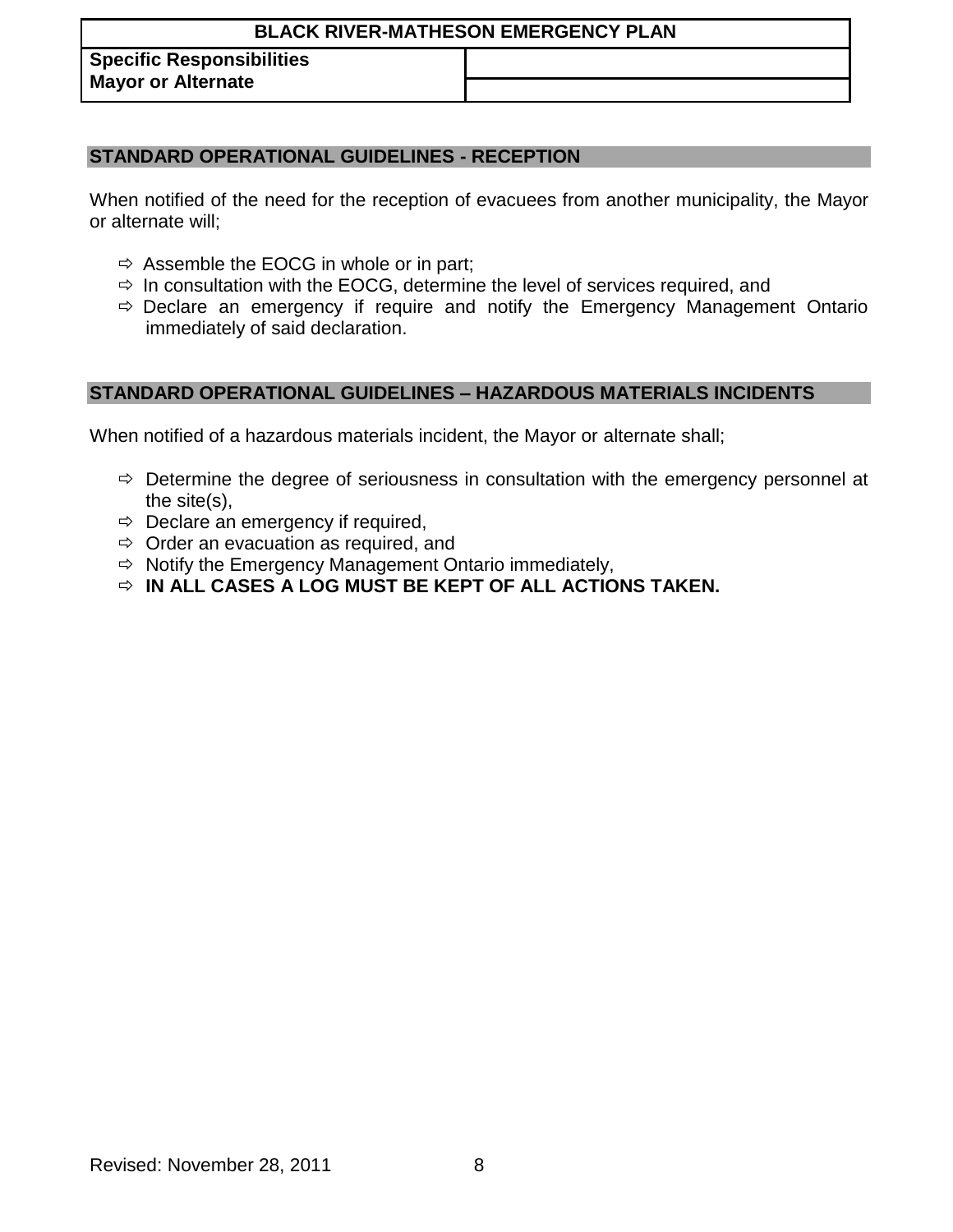## **Specific Responsibilities Chief Administrative Officer or Alternate**

#### **RESPONSIBILITIES**

The responsibilities of the Chief Administrative Officer or alternate during an emergency or disaster are to:

- $\Rightarrow$  Chair the CCG and assume responsibilities as the Emergency Operations Centre coordinator, including the scheduling of regular meetings,
- $\Rightarrow$  Notify all required administrative staff and advise them of the location of the Emergency Operations Control Centre,
- $\Rightarrow$  Co-ordinate the supply and demand of human resources,
- $\Rightarrow$  Select the most appropriate site(s) for the registration of human resources,
- $\Rightarrow$  Maintain records of human resources and administrative detail that may involve financial liability,
- $\Rightarrow$  Co-ordinate purchase and supply requirements,
- $\Rightarrow$  Provide an inventory of municipal supplies and their locations,
- $\Rightarrow$  Provide lists of suppliers,
- $\Rightarrow$  Maintain records of all purchases,
- $\Rightarrow$  Ensure that identification cards are issued for feeding and other purposes,
- $\Rightarrow$  Arrange for transportation of human resources to and from the emergency or disaster site(s).
- $\Rightarrow$  Provide a supply of maps detailing all municipal utilities and roads,
- $\Rightarrow$  Advise the Mayor or alternate on all matters of human resource planning,
- $\Rightarrow$  Advise the Mayor on policies and procedures, and
- **MAINTAIN A LOG OF ALL ACTIONS TAKEN.**

### **STANDARD OPERATIONAL GUIDELINES - GENERAL**

On receipt of the warning of a real or potential emergency or disaster the Chief Administrative Officer shall;

- $\Rightarrow$  If required, notify all required personnel, and
- $\Rightarrow$  Report to the Emergency Operations Control Centre.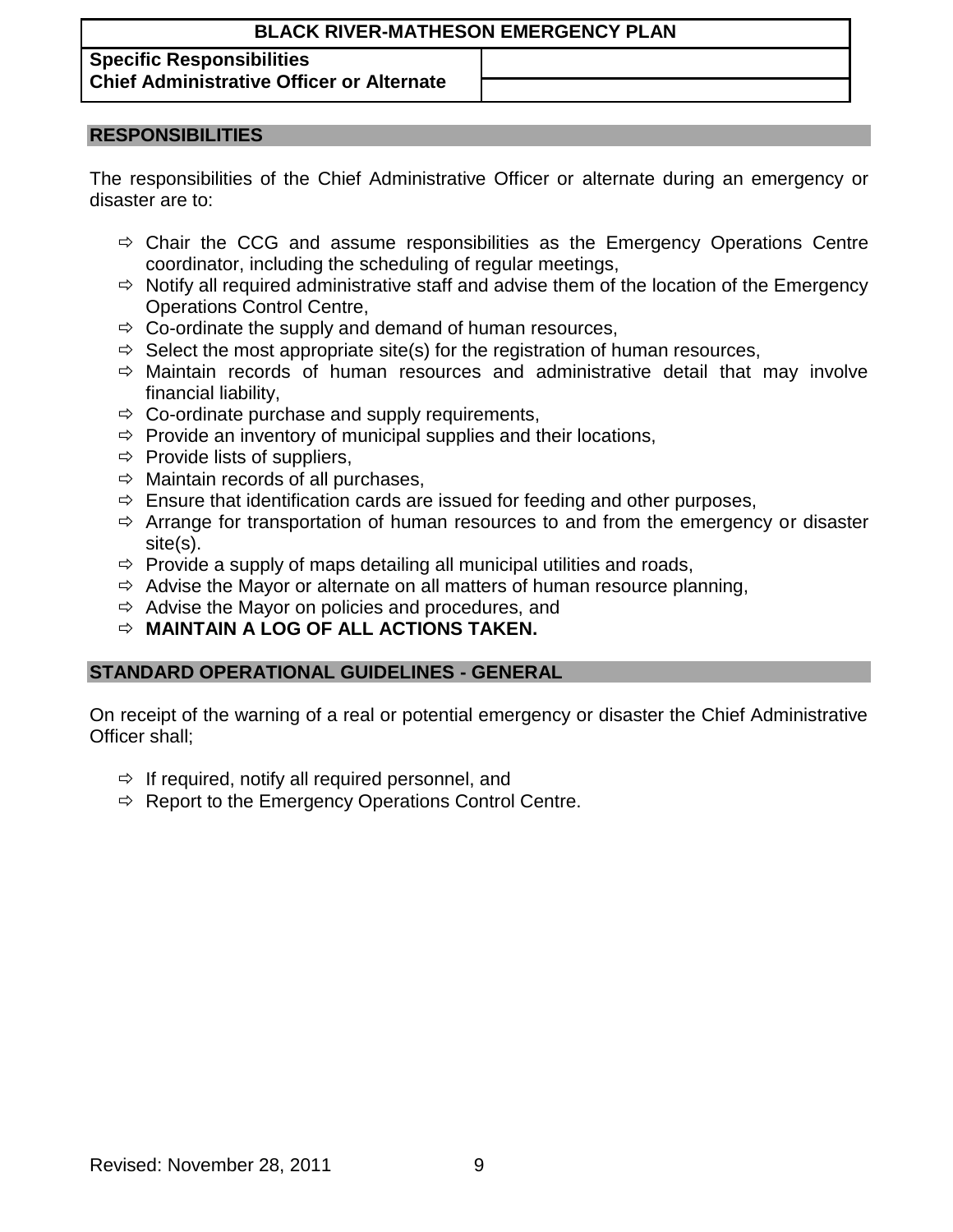## **Specific Responsibilities**

**Chief Administrative Officer or Alternate**

## **STANDARD OPERATIONAL GUIDELINES - EVACUATION**

Upon notification of the need for a whole or partial evacuation of the municipality, the Chief Administrative Officer or alternate shall;

- $\Rightarrow$  Report for the Emergency Operations Control Centre,
- $\Rightarrow$  Notify all required administrative staff,
- $\Rightarrow$  Provide the other members of the EOCG with an inventory of local transportation facilities and fuel resources,
- $\Rightarrow$  Act as liaison with local care providing facilities,
- $\Rightarrow$  Advise the reception municipality of the approximate number of evacuees, the estimated time of arrival and any special needs,
- $\Rightarrow$  Provide current information to the EOCG concerning the progress of the evacuation,
- $\Rightarrow$  Provide for the integrity and security of municipal records, and
- **MAINTAIN A LOG OF ALL ACTIONS TAKEN.**

## **STANDARD OPERATIONAL GUIDELINES - RECEPTION**

Upon receipt of notification of the need to provide for the needs of evacuees from another municipality(ies), the Chief Administrative Officer or alternate shall;

- $\Rightarrow$  Advise all members of the EOCG
- $\Rightarrow$  Advise all required members of the administrative staff,
- $\Rightarrow$  Provide the EOCG with all available details concerning the evacuees,
- $\Rightarrow$  Act as liaison with local care providing facilities, and
- **MAINTAIN A LOG OF ALL ACTIONS TAKEN.**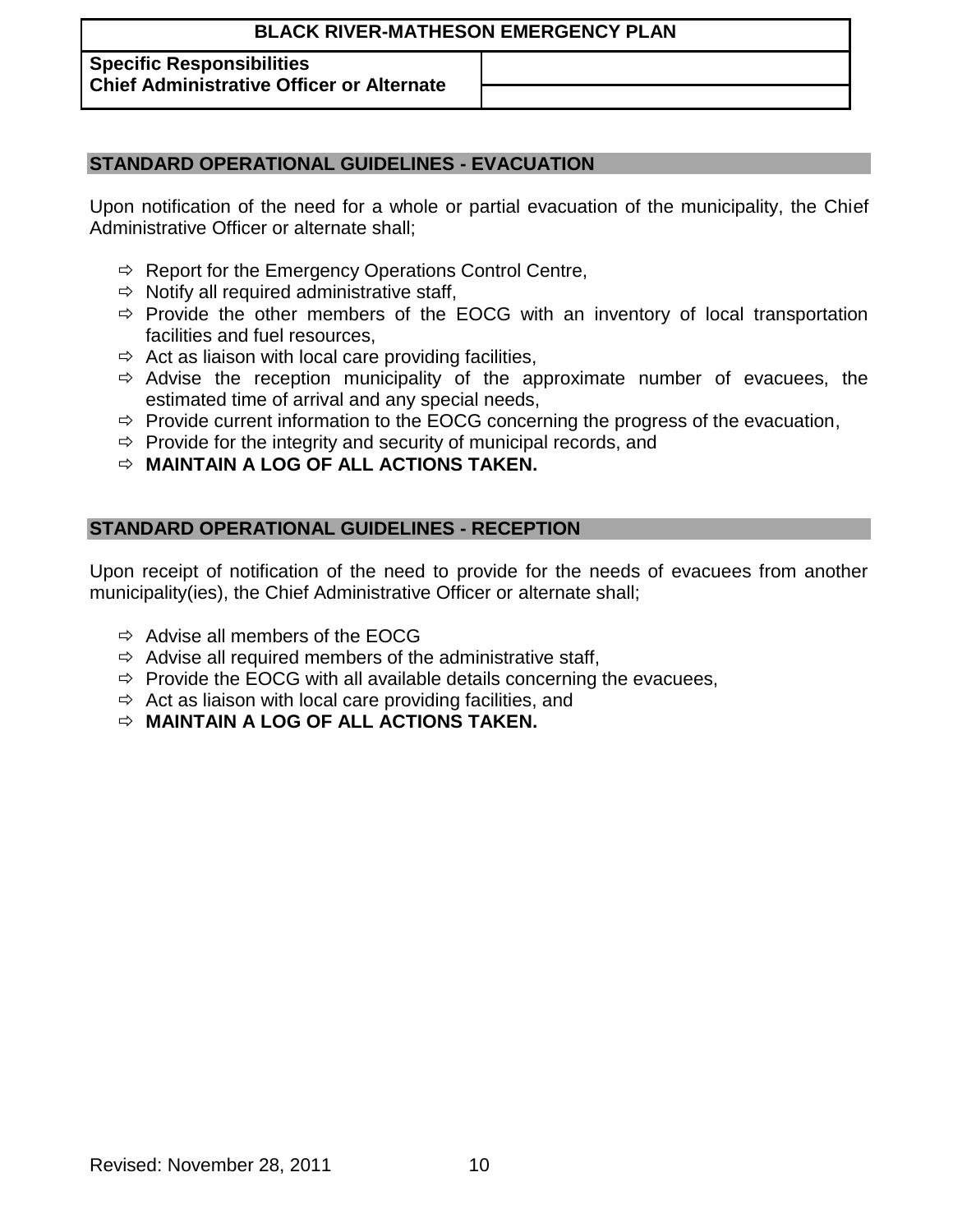## **Specific Responsibilities**

**Director of Works and Operations or Alternate**

# **RESPONSIBILITIES**

The responsibility of the Director of Works and Operations or alternate during an emergency or disaster is to;

- $\Rightarrow$  Notify all required Municipal Operations personnel and assign duties as required,
- $\Rightarrow$  Provide municipal equipment and personnel as required,
- $\Rightarrow$  Provide an inventory of equipment and supplies available from the Municipal Operations Department,
- $\Rightarrow$  Provide assistance in cleanup operations and repair of damage where there is a municipal responsibility,
- $\Rightarrow$  Advise the Emergency Operations Control Group of all damage to municipal infrastructure that could pose a hazard,
- $\Rightarrow$  Provide barricades and flashers for traffic control,
- $\Rightarrow$  Provide assistance in search and rescue operations,
- $\Rightarrow$  Maintain to the degree possible the accessibility of all municipal thoroughfares, and,
- **MAINTAIN A LOG OF ALL ACTIONS TAKEN.**

# **STANDARD OPERATIONAL GUIDELINES**

Upon receipt of notification of a real or potential emergency or disaster the Director of Works and Operations or Foreman shall:

- $\Rightarrow$  Notify all necessary staff,
- $\Rightarrow$  Report to the designated Emergency Operations Control Centre, and
- $\Rightarrow$  Co-ordinate the response of the Municipal Operations Department.

# **Black River-Matheson Recreation Department**:

-designate and open shelter locations as required

-provide food and personal needs assistance to evacuees

# **Black River-Matheson Public Works**

-provide road closure signage and barricades if necessary

-provide heavy equipment and operators

-assist in evacuations

-assist with traffic control and clean-up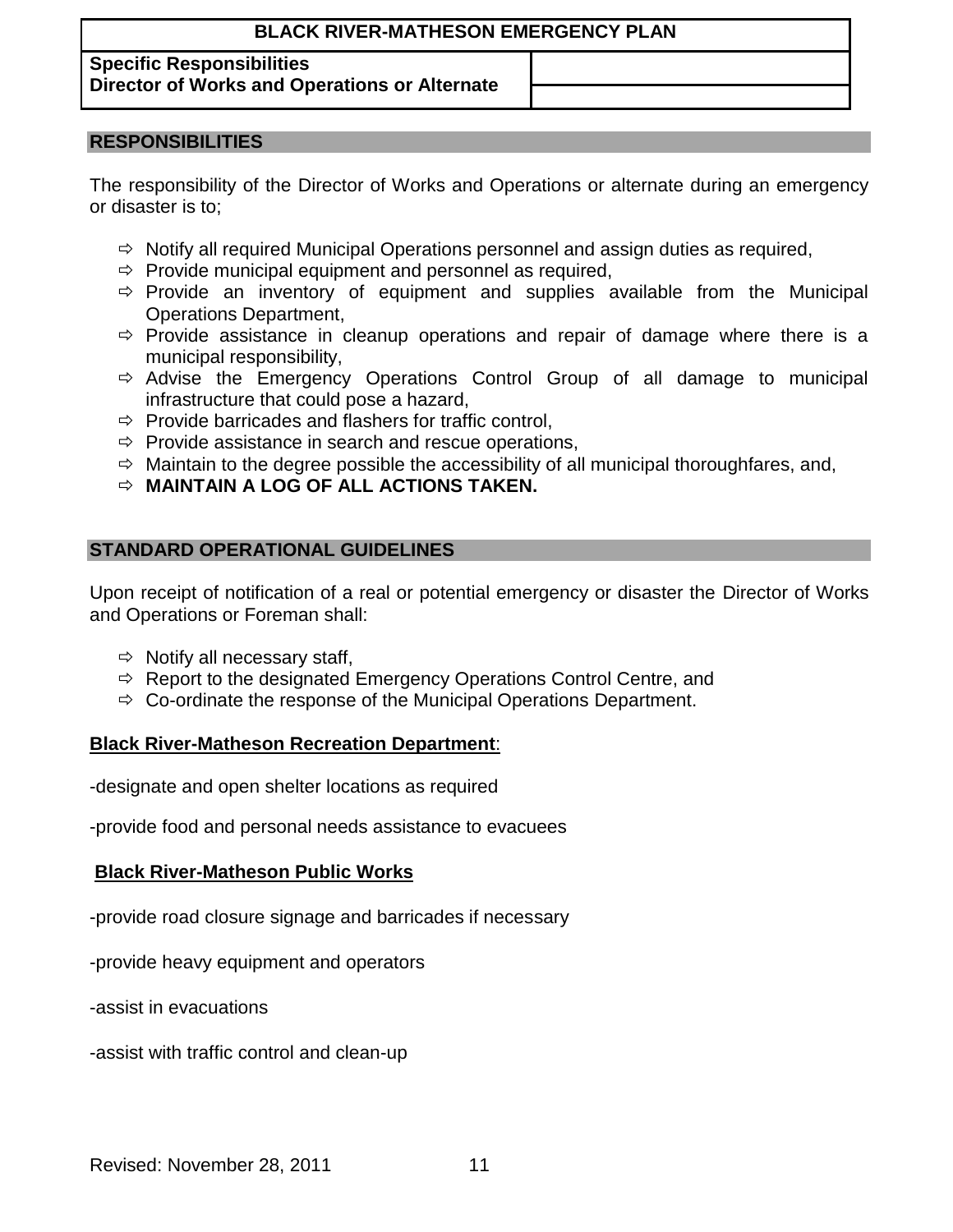**Specific Responsibilities Fire Chief/CEMC**

## **RESPONSIBILITIES**

The responsibility of the municipal Fire Chief or alternate during an emergency or disaster is to:

- $\Rightarrow$  Notify all fire department personnel, if necessary, using the department paging system,
- $\Rightarrow$  Co-ordinate fire fighting operations,
- $\Rightarrow$  Co-ordinate search and rescue operations,
- $\Rightarrow$  In conjunction with the Ontario Provincial Police, alert the affected residents,
- $\Rightarrow$  Activate the District of Cochrane Fire Department Mutual Aid Plan if required,
- $\Rightarrow$  Ensure that dangerous goods support agencies are contacted if necessary,
- $\Rightarrow$  Advise the Ministry of the Environment, in compliance with Ministry quidelines, of any leaks or spills of hazardous materials,
- $\Rightarrow$  Advise the EOCG of the need for additional or outside resources, and
- **MAINTAIN A LOG OF ALL ACTIONS TAKEN.**

## **CEMC Responsibilities**

- $\Rightarrow$  Develops and maintains the Township of Black River-Matheson's Emergency Plan
- $\Rightarrow$  Develops and manages the work and the training of the emergency control group
- $\Rightarrow$  Coordinates emergency responses
- $\Rightarrow$  Acts as liaison between federal, provincial emergency response personnel and agencies
- $\Rightarrow$  Attends various Emergency planning seminars and training sessions

## **STANDARD OPERATIONAL GUIDELINES**

On receipt of a warning of a real or potential emergency or disaster, the Fire Chief or alternate shall;

- $\Rightarrow$  Alert all Fire Department personnel, if necessary
- $\Rightarrow$  Report to the designated Emergency Operations Control Centre, and,
- $\Rightarrow$  Provide liaison between the Fire Department and the EOCG.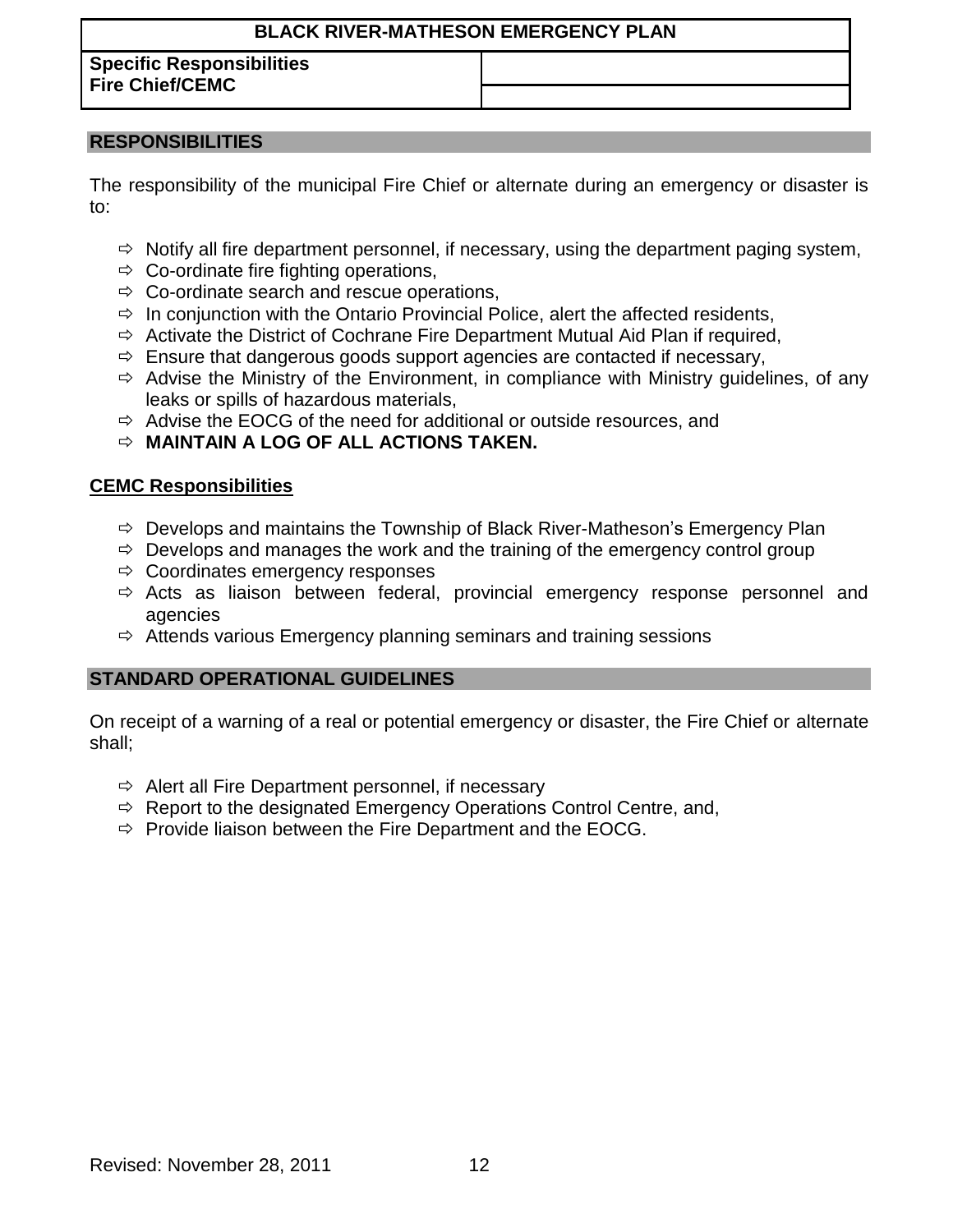| <b>BLACK RIVER-MATHESON EMERGENCY PLAN</b>                           |  |  |  |
|----------------------------------------------------------------------|--|--|--|
| <b>Specific Responsibilities</b><br><b>Ontario Provincial Police</b> |  |  |  |
|                                                                      |  |  |  |

At the scene of a disaster, responsibilities within the Police function include;

- $\Rightarrow$  The protection of life, property and exhibits,
- $\Rightarrow$  The initial rescue of injured and trapped persons, except at a fire upon the arrival of experienced firefighters of a fire department,
- $\Rightarrow$  Obtaining medical aid for the injured,
- $\Rightarrow$  Preventing further injury and/or property damage,
- $\Rightarrow$  Preventing unauthorized entry into the area,
- $\Rightarrow$  Establishing a frozen area <sup>1</sup>,
- $\Rightarrow$  Maintaining order,
- $\Rightarrow$  Controlling traffic and providing access to other emergency services,
- $\Rightarrow$  Caring for cadavers by safeguarding the scene, arranging transportation to the morgue, identification and notification of next-of-kin,
- $\Rightarrow$  Conducting the evacuation of buildings or residential areas in consultation with the EOCG,
- $\Rightarrow$  Investigating criminal aspects of the emergency,
- $\Rightarrow$  Prompt notification to government, public utility and other involved agencies,
- $\Rightarrow$  Co-operation with all other involved agencies, and
- $\Rightarrow$  The preparation of required records and reports.
- $\Rightarrow$  Agent for municipality regarding media and press releases

 $1$  "Frozen Area" means the restricted portion of a disaster site where unauthorized persons are prohibited access.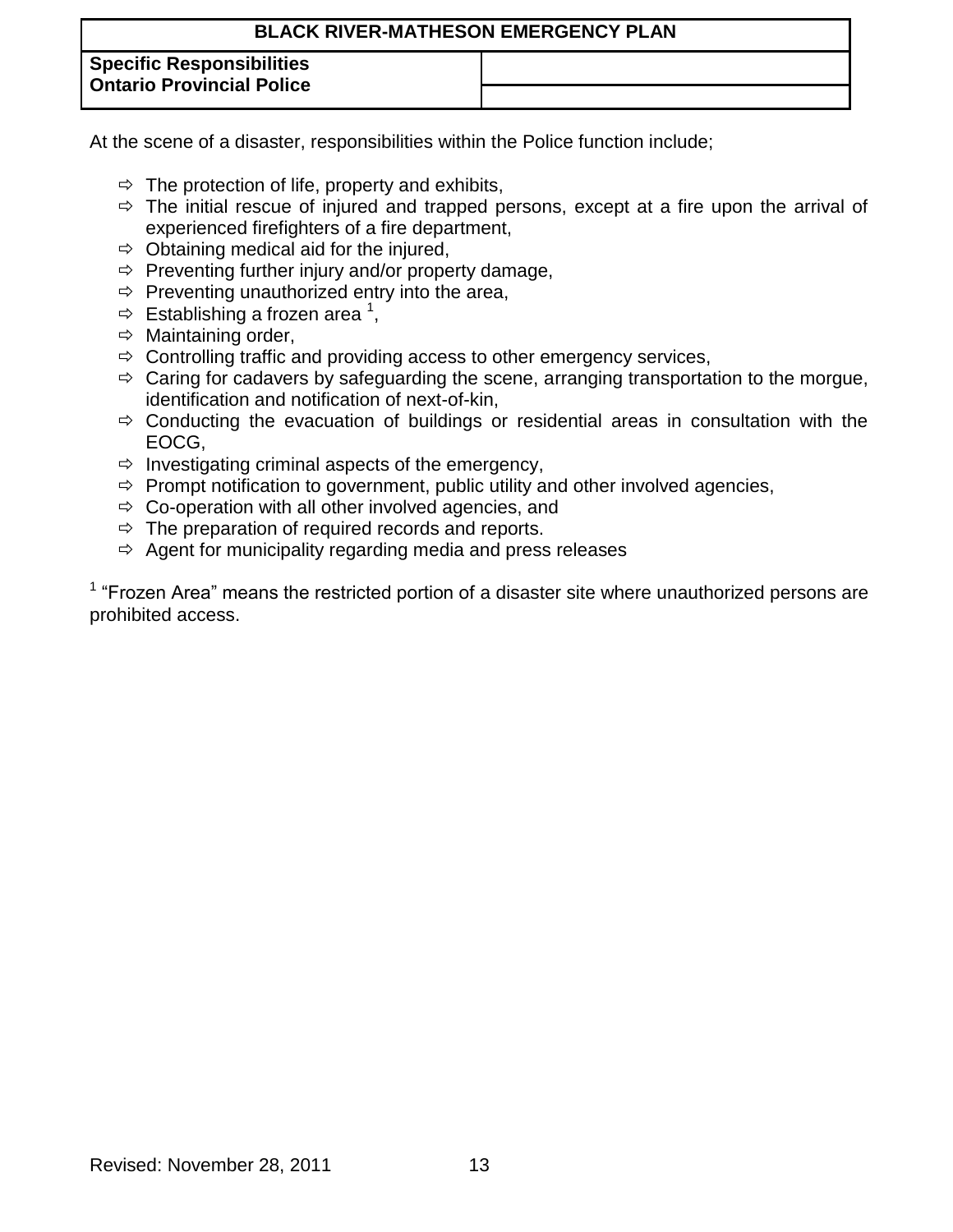**Appendix C**

Health Unit Involvement in Community Disasters

During an emergency situation or disaster the Health Unit will have responsibility in the following areas;

- **Monitoring of water supplies:** including approval of sources, advice on treatment methods, monitoring to prevent pollution of selected sources, and sampling of the distribution system to ensure quality.
- **Food sanitation:** including ensuring the sanitary control of food supplies at the point of supply, during distribution, packaging and processing, providing advice on potentially safe or contaminated foods, and providing information on mass feeding including storage, food handling, personal sanitation and refuse disposal.
- **Evacuation centers:** in the event of mass evacuation to a central location the Health Unit will monitor the provision of sanitary facilities, the safety of the water supply and the food service system. The Health Unit will also provide surveillance for communicable disease outbreaks including illnesses such as impetigo, scabies or lice infestations, respiratory outbreak-spread diseases such as influenza or meningitis as well as enteric-spread diseases including salmonella, giardiasis and campylobacter.
- **Waste disposal:** including advice on the disposal of all sanitary waste, body waste and garbage including the disposal of liquid waste. The Health Unit will monitor the situation to ensure the early and sanitary disposition of human remains in order to eliminate the spread of disease.
- **Hospital evacuation:** in the event of hospital evacuation the Health Unit will provide home care services on a physician referral to those individuals that could safely be discharged form hospital to their homes but who require further monitoring or nursing service.

Information and advice on pest control, personal sanitation, emergency cleanups and disinfections, waste disposal and food and water safety will be provided to the public as required.

The Health Unit will provide any needed immunization (this is rarely necessary).

The Health Unit will provide advice to the public and to local physicians with regards to health consequences, both acute and long term, of exposure to spills of toxic chemicals.

The Health Unit will perform closure and placarding of public and commercial facilities because of health hazards

*Although Health Unit staff cannot become involved in the provision of First Aid, triage or other medical functions as employees of the Health Unit and under the direction of the Medical Officer of Health, all local staff not required during an emergency to perform Health Unit work, could be utilized as volunteers under the director and responsibility of the local municipality or hospital.*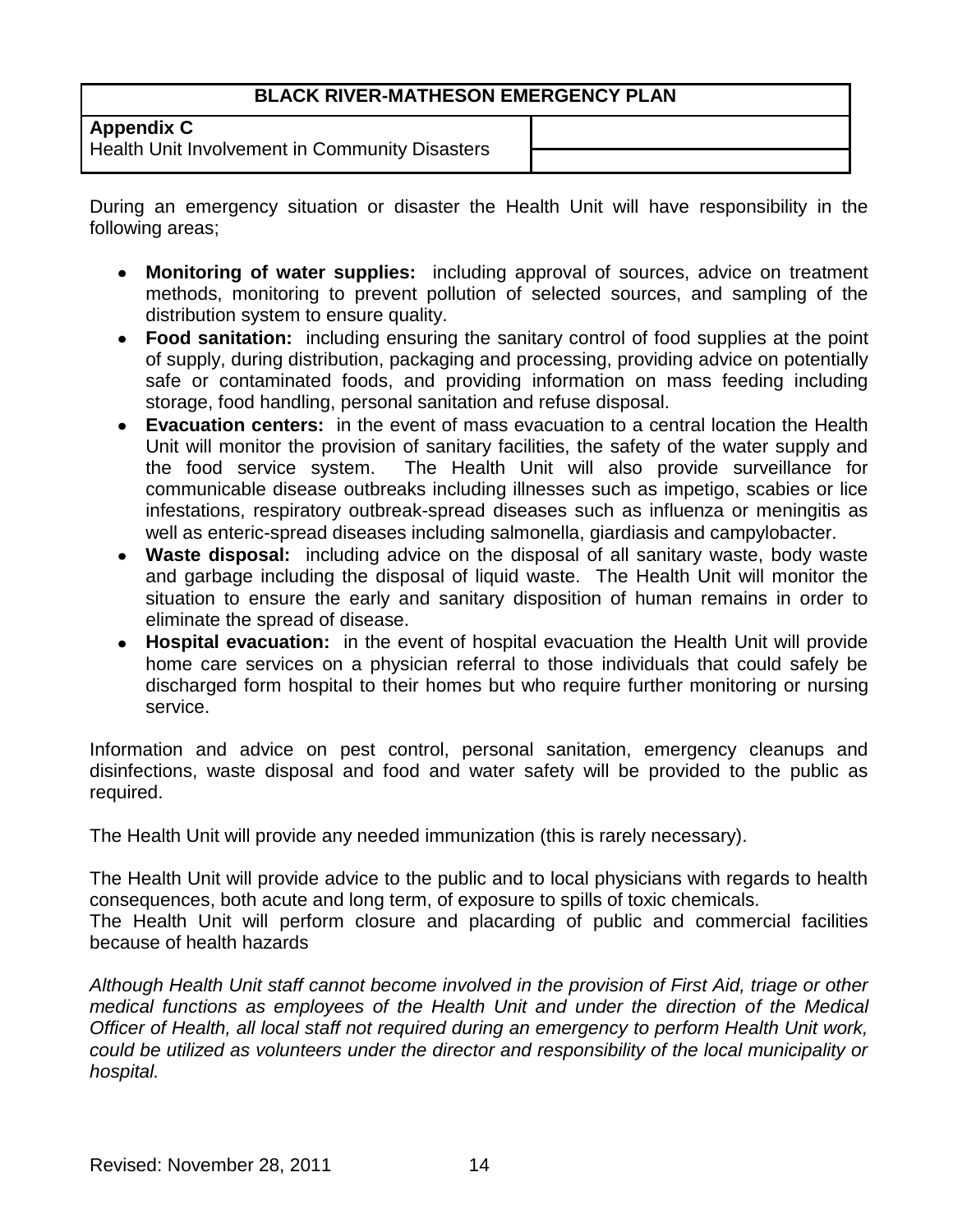**Appendix D** Evacuation Procedure – Local

#### **Part 1 – Emergency Evacuation Plan**

Introduction Potential Community Hazards Aim **Objective** Steps for Activation of the Township of Black River-Matheson Evacuation Plan Evacuation Operations – General Responsibilities Assistance **Testing** 

#### **Part 1 – Emergency Evacuation Plan**

#### **Introduction**

There are two types of evacuations, Precautionary and Mandatory Evacuation.

#### **Precautionary Evacuation:**

Occurs when it is recommended to evacuate within a certain parameter usually a building or a block until the initial situation in contained.

#### **Mandatory Evacuation:**

Takes place when it is determined by the Emergency Control Group that there is an absolute need to evacuate an area, usually on a large-scale, possibly for a long period of time (i.e. for more than 24 hours). For the purpose of this evacuation plan, the definition that shall set the plan, or part of this plan, in motion shall, therefore, be mandatory evacuation.

Evacuation may result in a tremendous psychological effect on those persons directly affected. Adequate communication with the people involved is essential and shall include explaining that an evacuation is pending, what they shall be required to do and when they shall be required to react if an evacuation is issued. The economic effect of closing down industry for even a short period of time is enormous and can be measured in the millions of dollars in lost revenue. A decision to evacuate should only be made when absolutely necessary.

First response services alone cannot be expected to deal with a large-scale evacuation and relocation of residents. An effective response will require participation and cooperation between municipal services, industry, and volunteer services as outlined in the Township of Black River-Matheson Emergency Plan.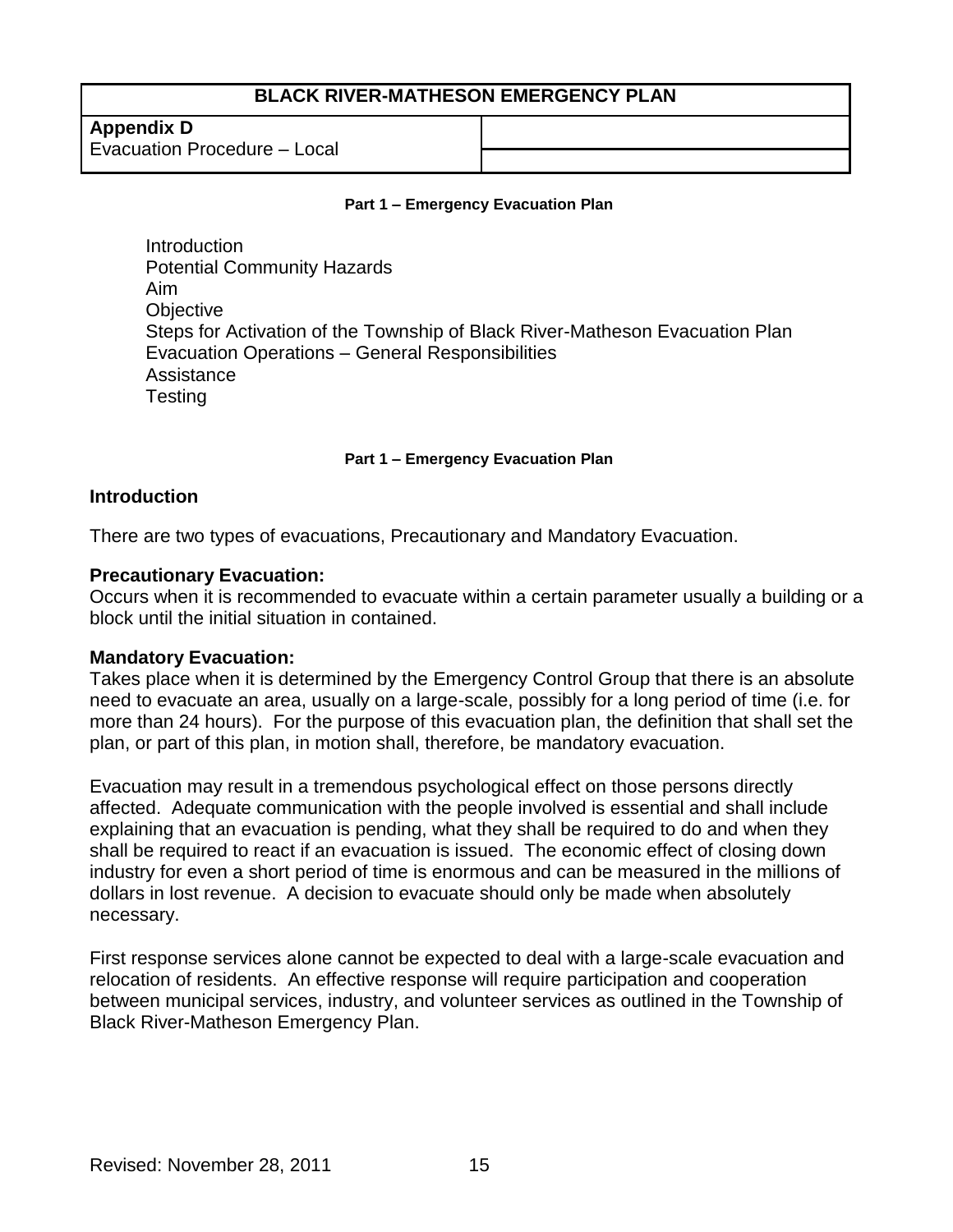#### **Potential Community Hazards**

All of the following are considered potential community hazards within the Township of Black River-Matheson and surrounding areas and are not listed in any particular order of risk, but may require mandatory evacuation.

- (1) road, highway or rail incident involving dangerous goods spill, fire and/or explosion;
- (2) snow/ice storm, with power outage;
- (3) rupture of vessel or piping containing propane, chlorine or other toxic chemicals, natural gas or other volatile materials under pressure,
- (4) forest fire;
- (5) structure collapse
- (6) forest fire
- (7) power outage

#### **Aim**

The aim of the Plan is to provide a set of generic action guidelines to increase the Township's ability to efficiently and effectively deploy services and resources to protect the property and the health, safety and welfare of the residents of Black River-Matheson during emergency situations.

## **Objective**

The objective of this Evacuation Plan is to provide a vehicle through which a timely and effective evacuation and reception of people can be achieved.

### **Steps for Activation of the Township of Black River-Matheson Evacuation Plan**

This Plan will be activated as soon as it becomes apparent that due to an emergency of such magnitude as to warrant its implementation, evacuation and relocation of people is necessary.

Should a major incident occur in the Township of Black River-Matheson, a member of the Emergency Control Group, on the advice of the first response agency, will activate the Township of Black River-Matheson Emergency Plan. This official will then ensure that all necessary members of the Emergency Control Group are alerted and instructed to report to the Emergency Operations Centre. If the need to evacuate and relocate residents of the affected area(s) is apparent, the provisions of the Township of Black River-Matheson Evacuation Plan shall be implemented. In such events, the Mayor shall declare a state of emergency before a mandatory evacuation is carried out.

The OPP will have the primary responsibility for implementation of evacuation consistent with their operating procedures. All other services and agencies will be prepared to support police evacuation activities.

The exception to the above is where an evacuation site is under the management of a department other than police service. In this instance, the Site Manager has the responsibility for the evacuation of people within the danger area.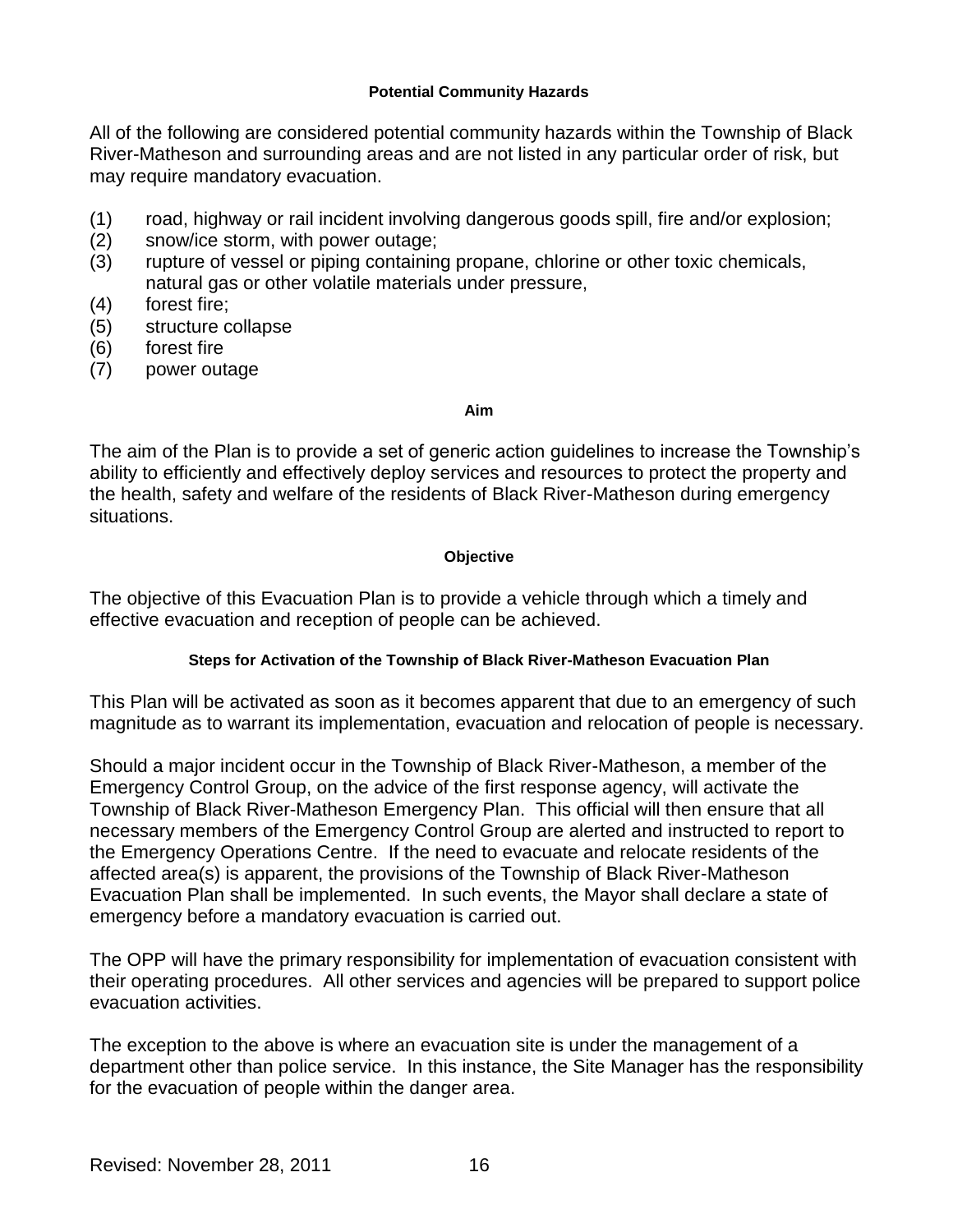If the evacuation of any residents of the Township of Black River-Matheson is necessary, the following locations will be used as Registration Areas:

- (1) Matheson Vern Miller Memorial Arena
- (2) Matheson Floyd Hembruff Community Centre
- (3) Shillington Community Hall<br>(4) Val Gagne Community Hall
- Val Gagne Community Hall
- (5) Holtyre Alice Lauren Community Hall
- (6) Ramore Pioneer Community Hall
- (7) Iroquois Falls Monteith Correctional Centre

From the Registration Areas, residents will be directed to appropriate facilities, shelters, etc.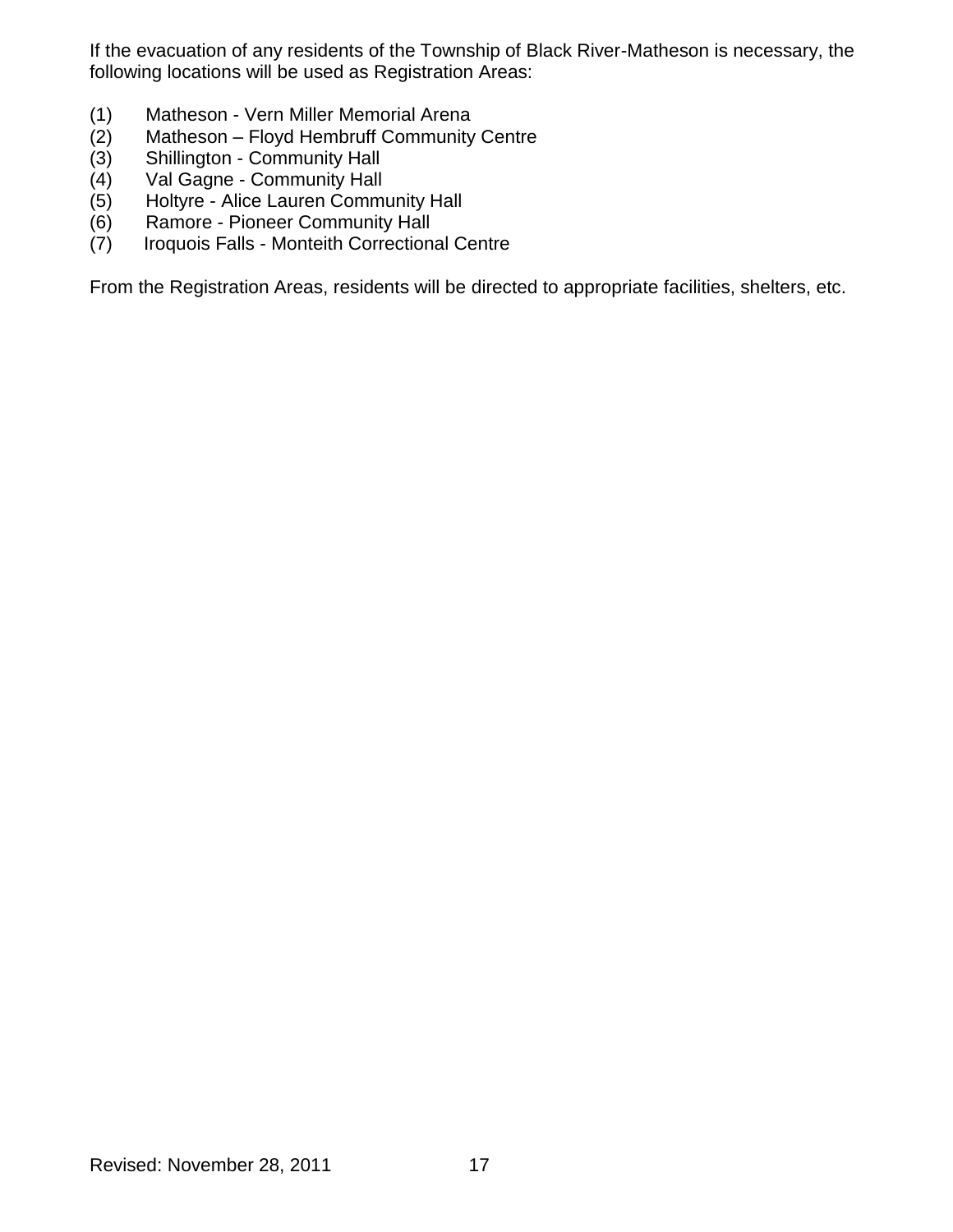**Steps for Activation of the Township of Black River-Matheson Evacuation Plan**

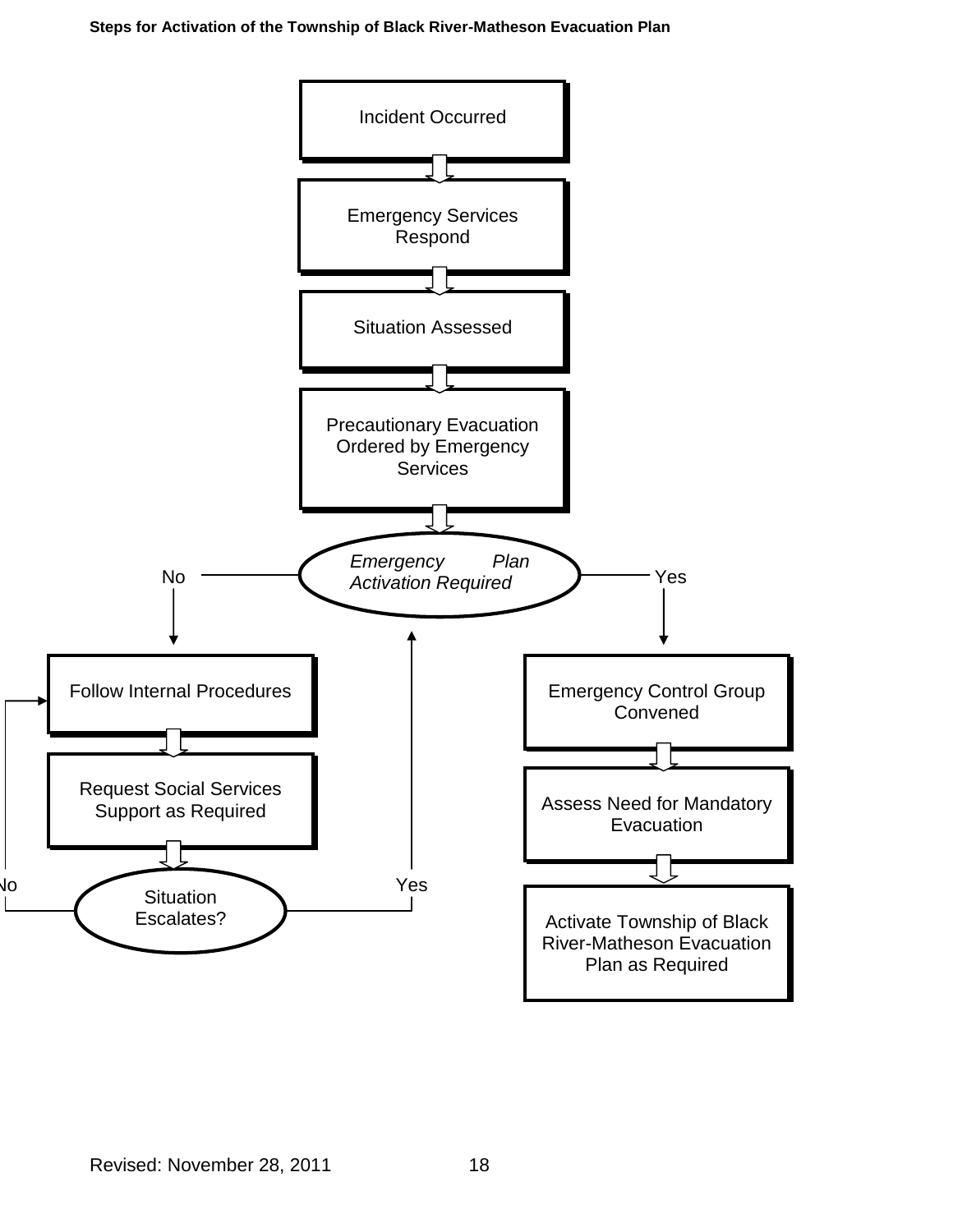## **Evacuation Operations – General Responsibilities**

Once the decision has been made to evacuate an area of the Township of Black River-Matheson, the Emergency Control Group shall determine the following:

- (1) boundaries of area to be evacuated;
- (2) main evacuation route(s) to be used, and identify necessary traffic control points;
- (3) assembly areas to be used;
- (4) location of facilities within the evacuation area to be notified, and how notification will be carried out;
- (5) time of the evacuation start, and if necessary, who will be evacuated first (stages of evacuation).

The Emergency Control Group shall proceed with the following:

- (1) alert of the evacuation order to all concerned including the Province of Ontario;
- (2) preparation of media release for immediate broadcast to the public;
- (3) if necessary, appointment of a Site Manager to direct the evacuation and relocation.

Schools located within the area to be evacuated shall remain under the control of their respective school boards. Both the public and separate boards of education have their own evacuation procedures that cover evacuation, transport, and relocation of the entire school population. All such school evacuations should however be coordinated with the Emergency Control Group.

In the event of a mandatory evacuation, students shall not be sent home. All students and staff will be evacuated to a designated Reception Centre. Parents or guardians wishing to remove their child from school during an evacuation may do so from the Reception Centre by making their request in person to school officials.

Designated essential municipal and in some cases industrial facilities cannot be fully evacuated and minimal staff must remain on the job. There are other essential services within the community that cannot be left unattended, these positions will be rotated as often as feasible and will only be abandoned under immediate life threatening circumstances. Essential positions would be those associated with traffic, public works, water treatment plant, hydro, telephone, and emergency services.

The residents of the Township of Black River-Matheson who have been relocated to temporary shelters will require a wide range of support services. The District Social Services Board has the primary responsibility for the provision of all such services assisted by other municipal departments, volunteer agencies such as the Canadian Red Cross.

### **Assistance**

When an emergency evacuation order is in effect, the Mayor of the Township of Black River-Matheson, with the advice of the Emergency Control Group may request assistance from the Provincial Government through Emergency Management Ontario.

#### **Testing**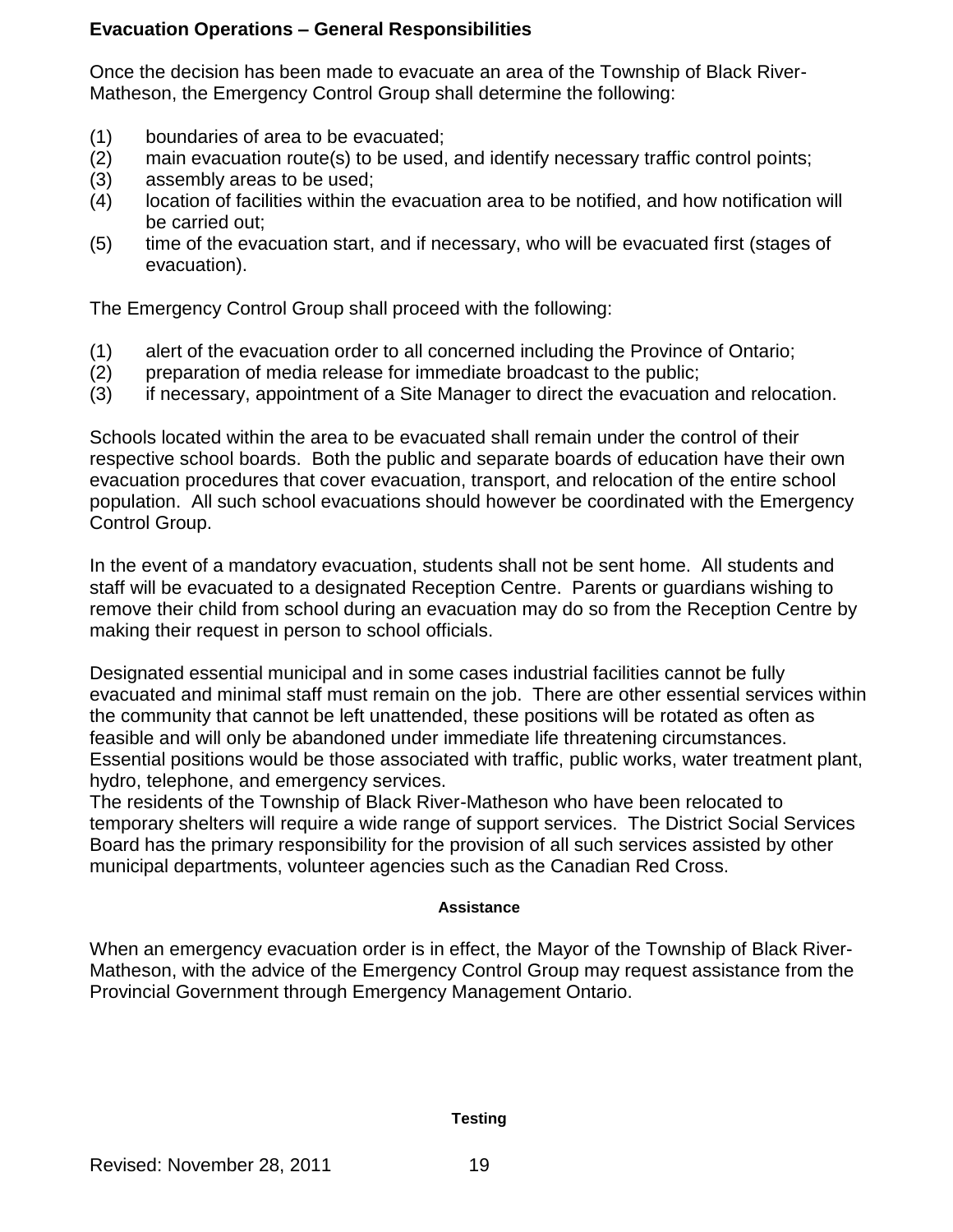The Township of Black River-Matheson Evacuation Plan shall be the object of occasional testing in order to verify its overall effectiveness and provide training to the Emergency Control Group and Support Groups. The test can take the form of a simple paper exercise or a more elaborate functional exercise. Revisions to this plan should incorporate recommendations stemming from all such exercises.

If the evacuation of a portion of the municipality becomes necessary, the residents shall be advised using any or all of the following methods;

- Moose FM 93.1 Easy Rock 99.3 Q92 92.1 CBC 96.1
- Notification by mobile public address systems operated by the Ontario Provincial Police and/or the Black River-Matheson Fire Department,
- A door-to-door canvass by volunteers from the community.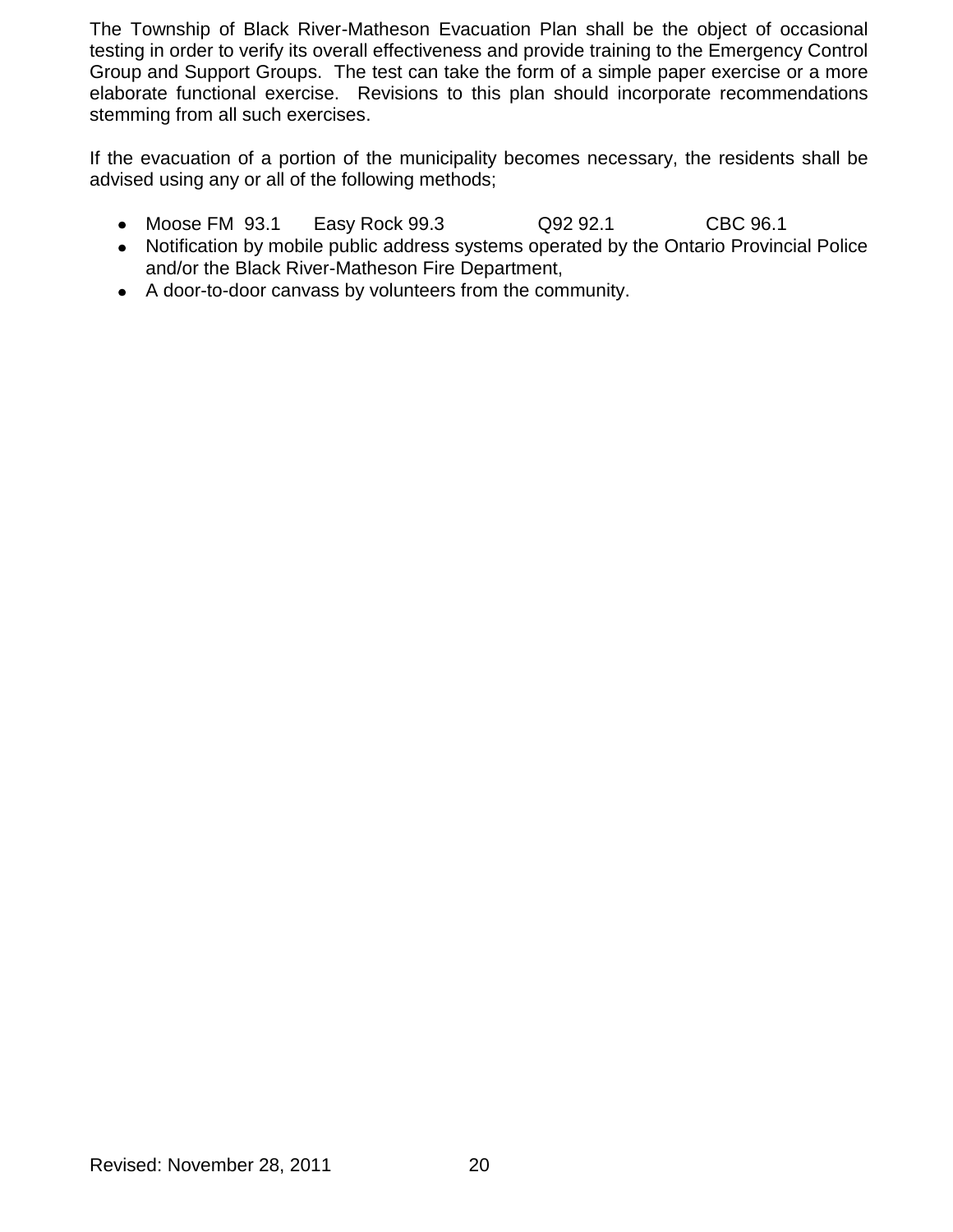**Appendix D**

Evacuation Procedures – Out of Town

Notification procedures are as outlined on Page 21, Local Evacuation.

## **GENERAL**

The reception community will be Timmins if it becomes necessary to evacuate any residents of the Township of Black River-Matheson out of the community.

TIMMINS CONTACTS Mayor's Office Administrator's Office Emergency Planning Co-ordinator

The possible evacuation routes, depending upon the location and nature of the emergency, are:

- Highway 101 West to Timmins
- Highway 11 South to Kirkland Lake
- Highway 11 North to Cochrane
- Highway 101 East to Quebec

If the nature of the emergency requires it, the Mayor may request assistance from the Ontario Northland Railway in providing transportation.

Additionally, the municipal airport may be utilized for evacuation purposes on a small scale.

• Iroquois Falls Airport

## **TRANSPORTATION**

Transportation of evacuees will be by private motor vehicles where possible. Residents without private transport should endeavour to travel with neighbours. If this is not possible, the notifying agency, e.g. Police or Fire Department personnel, should be advised so that alternate arrangements may be made.

The EOCG will:

- In co-operation with the Ontario Provincial Police, make all necessary arrangements for the orderly movement of people by road or by rail including the co-ordination or road transport convoys, assembly areas and the provision of directing route signs, and
- Arrange for the evacuation of unattended children, the infirm and senior citizens.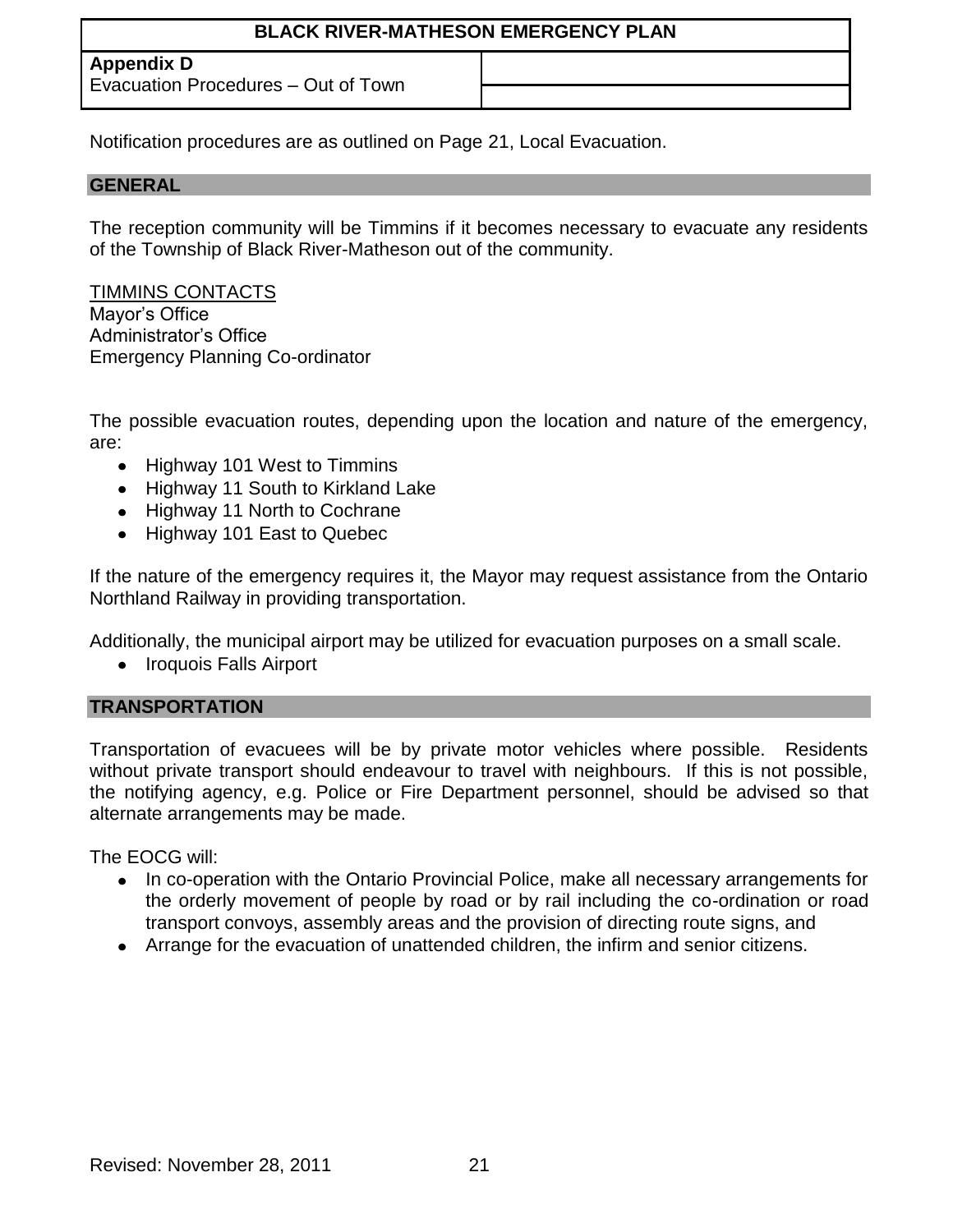## **Appendix D**

Evacuation – Sample Radio Messages

### **SAMPLES**

The Mayor of the Township of Black River-Matheson has declared an emergency in the Township of Black River-Matheson.

All citizens of the Township of Black River-Matheson are requested to leave the township using the following route(s) **{insert route(s)}**

### OR

People living or working in the area bounded by **{insert streets}** and **{insert streets}** are requested to leave their homes or work place immediately and to proceed to **{insert destination(s)}**.

If required, the following should be inserted into either message;

The public is advised to take the following precautions to protect their health **{insert precautions}**.

Later bulletins can include a number of locations to which those people without temporary accommodation can report and receive advice and/or assistance in finding accommodation.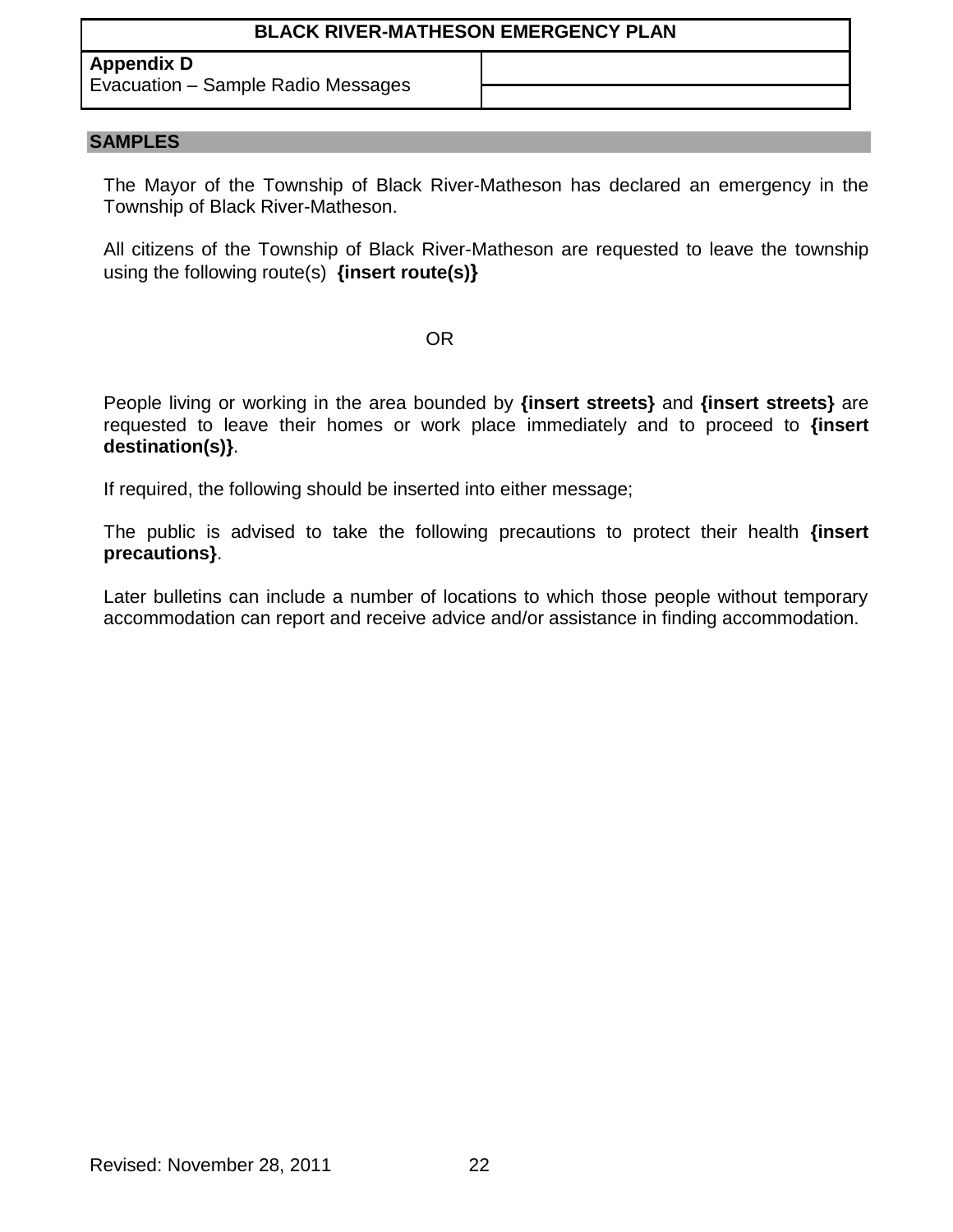## **Appendix D**

Evacuation – Sample Guidelines for Residents

## **EVACUATION GUIDELINES FOR RESIDENTS**

If the evacuation of the Township of Black River-Matheson, in whole or in part, becomes necessary, the public will be warned by one of the following means:

- Notification by mobile PA systems operated by the Ontario Provincial Police or the Fire Department or both
- A door to door canvass by community volunteers

On hearing the warning, immediately turn on your radio to Moose FM – 93.1 Timmins, Easy Rock – 99.3 FM Timmins or CFTI – 92.1 DM Timmins, CBC – 96.1 FM, to receive instructions concerning evacuation routes and methods of travel.

If time permits, the following arrangements should be made in order of descending priority:

## **TAKE**

- Prescription drugs, a copy of the prescription, eyeglasses, dentures.
- If applicable, baby formula, diapers, medication.  $\bullet$
- For small children, something to keep them occupied.  $\bullet$
- Sufficient money to meet contingencies, cheque book, credit cards, important papers.
- A change of warm clothing for each member of the family.
- Soap, towels, personal toilette articles.
- Enough ready-to-eat foods (sandwiches, etc.) for one or two meals.
- Smoking materials if required.

## **DO**

- Notify the authorities, family members or friends if you need assistance.
- Drive with friends or neighbours, offer assistance to those who may need it.
- Secure your home.
- Leave pets indoors with enough food and water for two or three days.
- Take your pets if you are going to make your own arrangements for accommodations.
- Turn off all appliances, (except refrigerators and freezers).
- If dangerous substances are in the air, keep your car windows and outside vents closed.
- Stay tuned to a designated radio station.
- Follow instructions concerning routes and destinations.
- Drive carefully, do not speed.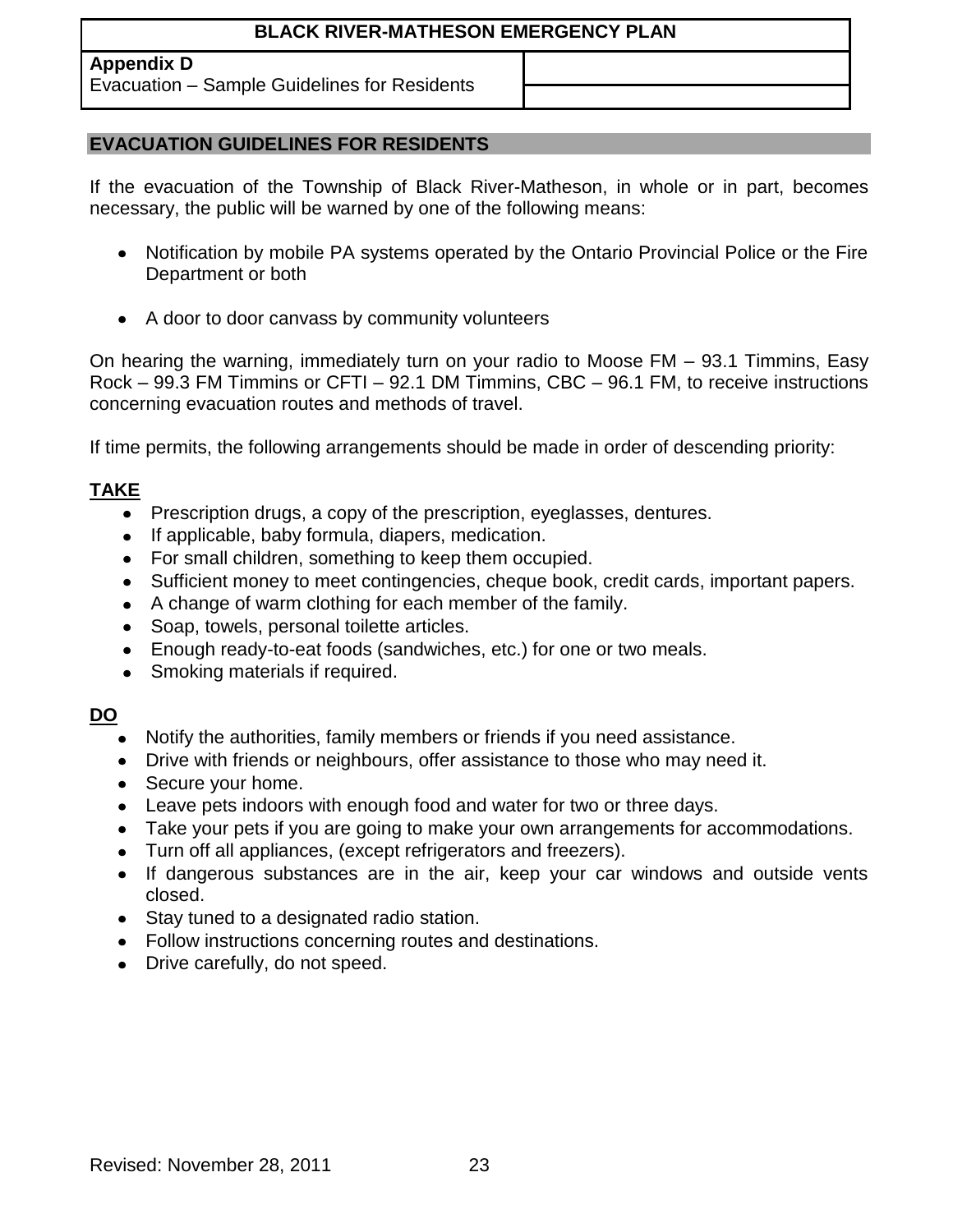**Appendix E**

Hazardous Materials Incidents Reporting Guidelines

Hazardous Materials Incidents can involve spills or leaks of materials from existing facilities or from a transportation container or vehicle. Fire may or may not be involved, or may be the initiating occurrence as in the case of a fire in an existing storage facility.

The following provincial legislation applies to the reporting of spills or leaks;

Section 80(I)(j) of the Environmental Protection Act requires that every spill or leak be reported to the municipality in which it occurs.

Section 14 and 80 of the Environment Section 80(I)(j) of the Environment Protection Act requires that every spill or leak be reported to the municipality in which it occurs.

Section 14 and 80 of the Environment Act, Section 16(3) of the Ontario Water Resources Act, and Section 22 of the Pesticides Act require that the municipality and its employees and/or agents report any spills or leaks to the Ministry of the Environment and Energy without delay.

During regular office hours (08:15 to 16:30) call (705) 235-1500 (Timmins area) & (800) 380-6615 for surrounding area.

During off hours call 1-800-268-6060.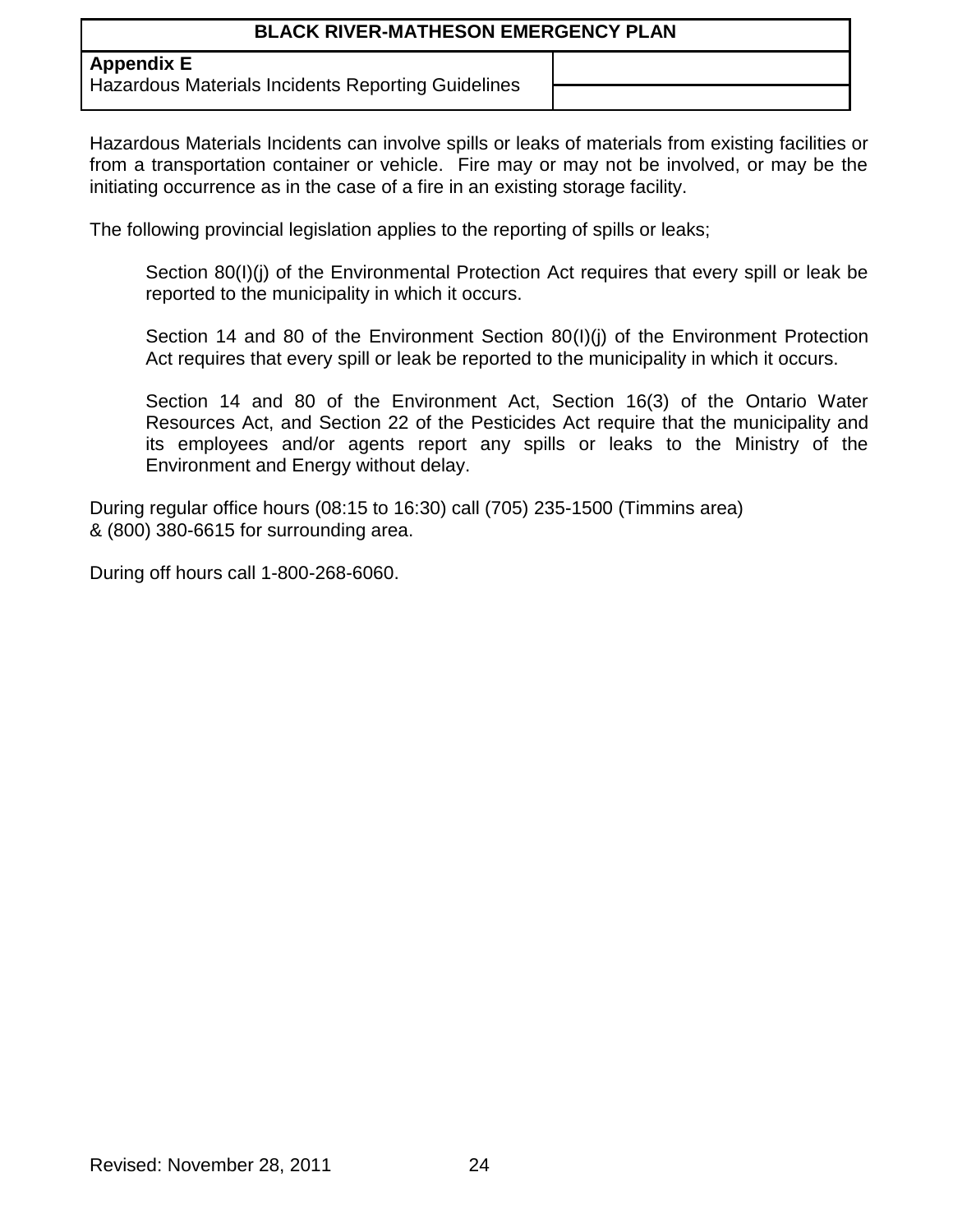**Appendix E**

Hazardous Materials Incidents Reporting Guidelines

## **IN EVERY INSTANCE RELIABLE IDENTIFICATION OF THE SUBSTANCE(S) INVOLVED IS ESSENTIAL PRIOR TO SUBJECTING ANY PERSONNEL TO POSSIBLE EXPOSURE. THE MINISTRY OF THE ENVIRONMENT AND ENERGY MUST BE ADVISED OR EVERY INCIDENT IMMEDIATELY.**

| <b>TYPE OF INCIDENT</b>      | <b>AGENCY TO CONTACT</b>             | <b>NUMBER</b> |
|------------------------------|--------------------------------------|---------------|
| <b>Railway Accident</b>      | <b>ONR Train Master</b>              |               |
|                              | <b>ONR Rail Traffic Controller</b>   |               |
| Fuel Spill or Leak           | Ministry of Transportation           |               |
|                              | Timmins Fire Department <sup>1</sup> |               |
|                              | <b>Matheson Fire Department</b>      |               |
| <b>Radioactive Materials</b> | Ministry of Labour Radiation         |               |
| <b>Incidents</b>             | <b>Protection Services</b>           |               |
|                              |                                      |               |
|                              | Hydro One <sup>2</sup>               |               |
| Unknown Substance(s)         | <b>CANUTEC</b>                       |               |
| Involved                     |                                      |               |

# **NOTES**

- 1 These fire departments are able to dispatch a trailer equipped to handle petroleum products incidents. These trailers are staffed and supplied by the district petroleum companies. All costs associated with their use will be charged to the organization/individual responsible for the incident.
- <sup>2</sup> Radioactive transportation emergencies only.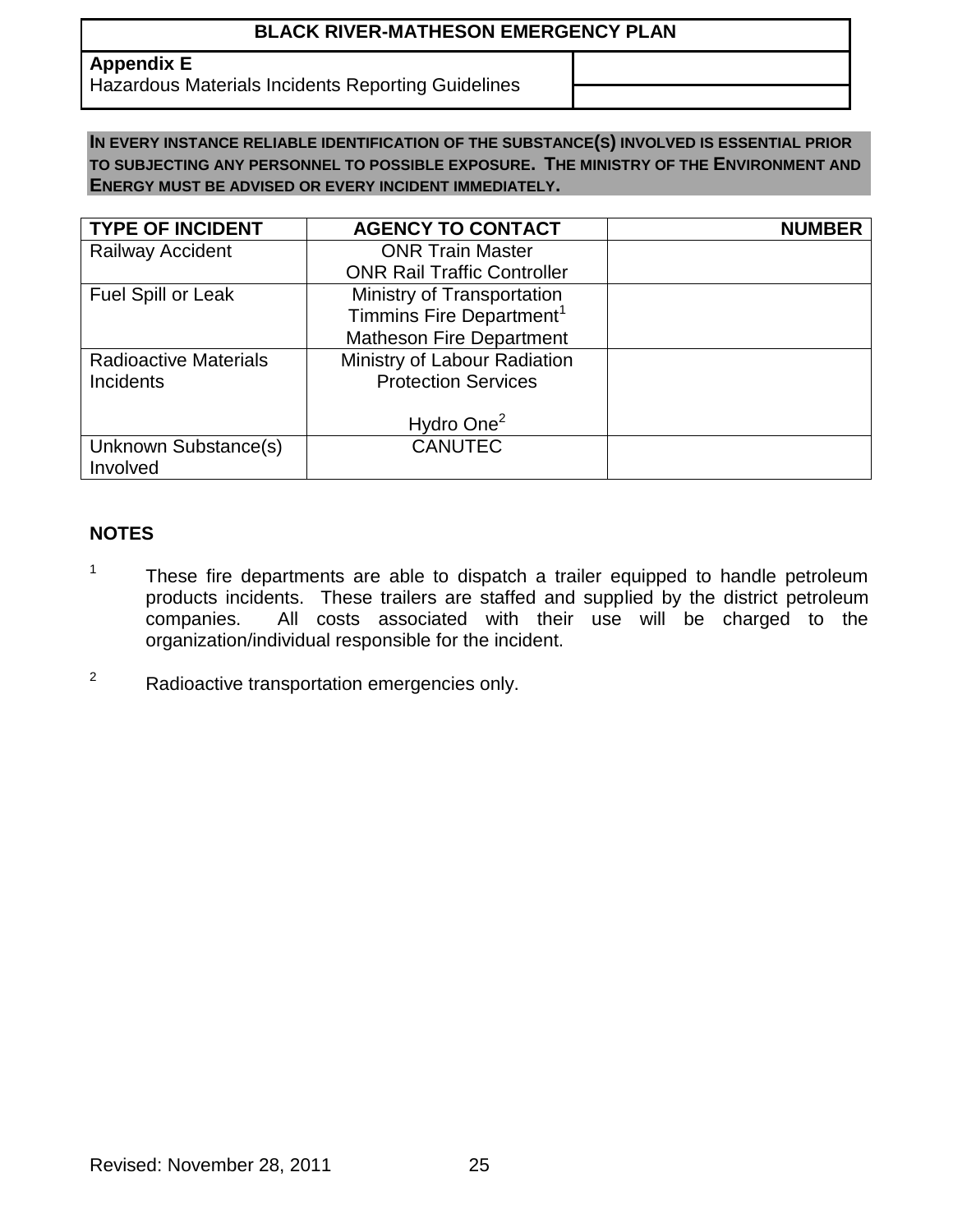## **Appendix E**

Hazardous Materials – CANUTEC

## **CANADIAN TRANSPORT EMERGENCY CENTRE (CANUTEC)**

CANUTEC has information on approximately 25,000 products and can be contacted for immediate advice on what to do and, equally important, what not to do in case of a dangerous good transport emergency such as a spill, leak, fire or exposure.

CANUTEC can link emergency response personnel at the scene directly with individuals or organizations who can offer technical advice such as shippers or manufacturers of the product or others who can handle the same product. CANUTEC may be able to arrange on-scene assistance from organizations offering emergency response programs.

When contacting CANUTEC it is imperative that every effort be made to provide the following information;

The correct spelling of the complete product name is imperative. Misspelling of even one letter or failing to provide the complete name of the product could result in improper identification of the product and, consequently, the methods of emergency response provided may be inappropriate.

The use of THE PHONETIC ALPHABET WHEN IDENTIFYING A PRODUCT IS HIGHLY RECOMMENDED. See Page 23-E-4.

CANUTEC should be advised when the emergency is resolved so that the center's involvement may be terminated.

| <b>BLACK RIVER-MATHESON EMERGENCY PLAN</b>                   |  |  |  |
|--------------------------------------------------------------|--|--|--|
| <b>Appendix E</b><br>Hazardous Materials - Phonetic Alphabet |  |  |  |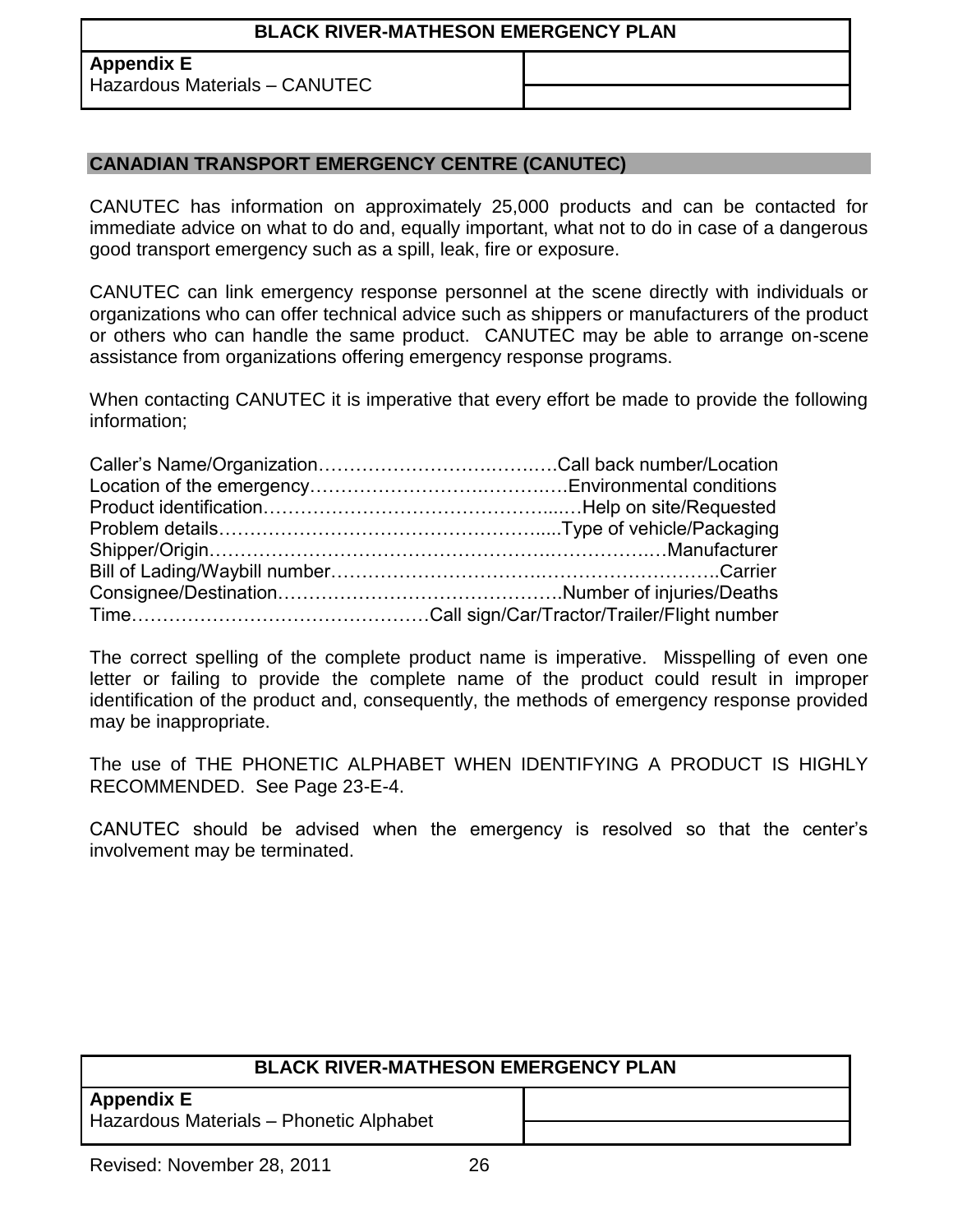| A | <b>ALPHA</b>   | N | <b>NOVEMBER</b> |
|---|----------------|---|-----------------|
| Β | <b>BRAVO</b>   | Ő | <b>OSCAR</b>    |
| C | <b>CHARLIE</b> | P | <b>PAPA</b>     |
| D | <b>DELTA</b>   | Q | <b>QUEBEC</b>   |
| Е | <b>ECHO</b>    | R | <b>ROMEO</b>    |
| F | <b>FOXTROT</b> | S | <b>SIERRA</b>   |
| G | <b>GOLF</b>    | T | <b>TANGO</b>    |
| н | <b>HOTEL</b>   | U | <b>UNIFORM</b>  |
|   | <b>INDIA</b>   | V | <b>VICTOR</b>   |
|   | <b>JULIET</b>  | W | <b>WHISKEY</b>  |
| Κ | <b>KILO</b>    | X | X-RAY           |
|   | <b>LIMA</b>    | Y | <b>YANKEE</b>   |
| M | MIKE           | 7 | ZULU            |

## EXAMPLE

ETHYL MERCAPTAN would be spelled out in the following manner;

# **E**CHO, **T**ANGO, **H**OTEL, **Y**ANKEE, **L**IMA

**M**IKE, **E**CHO, **R**OMEO, **C**HARLIE, **A**LPHA, **P**APA, **T**ANGO, **A**LPHA, **N**OVEMBER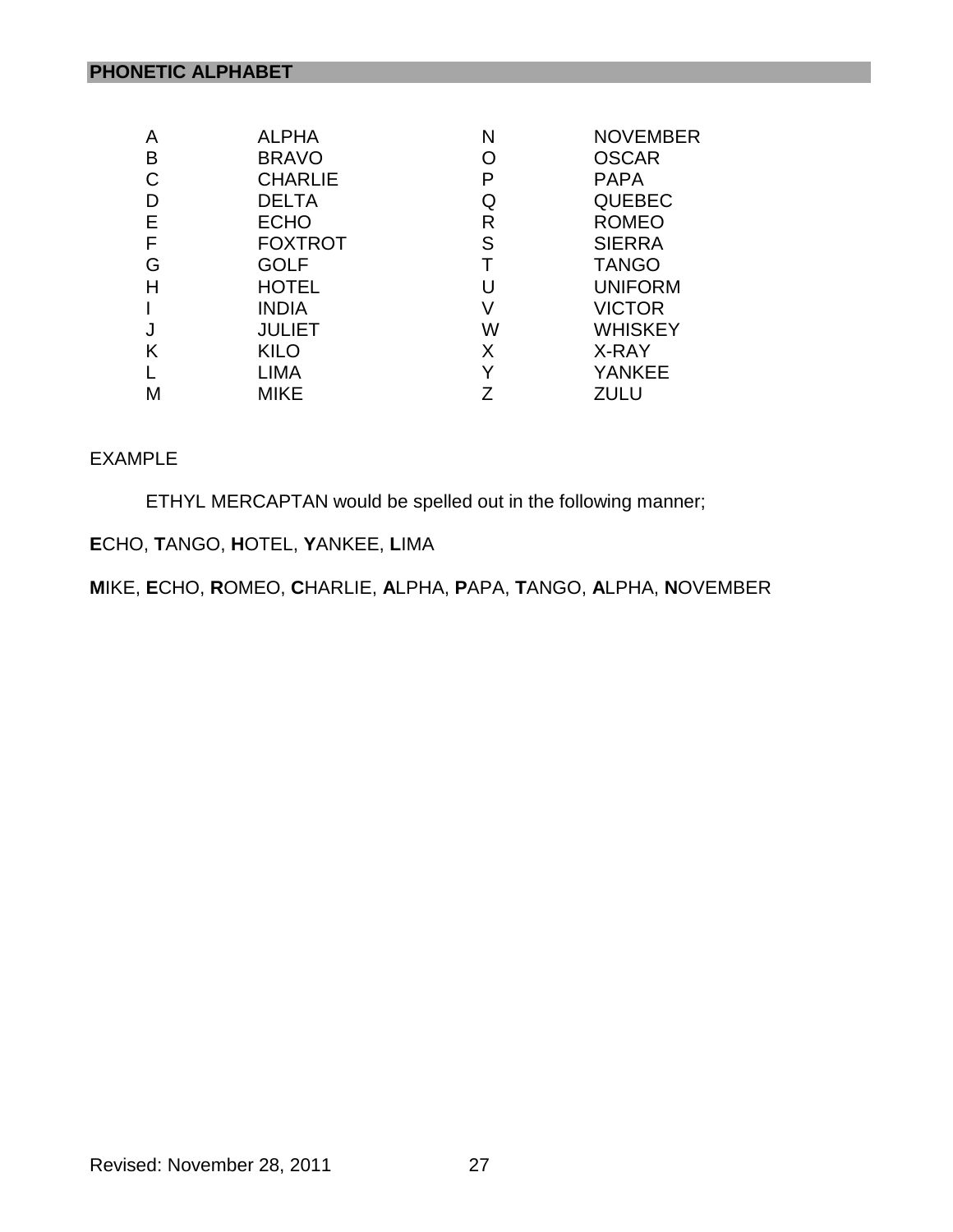## **Appendix E**

Dangerous Goods Normally Transported on the **Ontario Northland Railway** 

# **1992 ORDER BY VOLUME**

|    | Sulphuric Acid         | Class 8 | Corrosive               | <b>UN 1830</b> |
|----|------------------------|---------|-------------------------|----------------|
| 2  | <b>Fuel Oil</b>        | Class 3 | Flammable Liquid        | <b>UN 1201</b> |
| 3  | Gasoline               | Class 3 | Flammable Liquid        | <b>UN 1203</b> |
| 4  | <b>Caustic Soda</b>    | Class 8 | Corrosive               | <b>UN 1824</b> |
| 5  | Methanol               | Class 3 | Flammable Liquid        | <b>UN 1230</b> |
| 6  | Propane                | Class 2 | <b>Flammable Gas</b>    | <b>UN 1075</b> |
|    | <b>Aviation Fuel</b>   | Class 3 | <b>Flammable Liquid</b> | <b>UN 1863</b> |
| 8  | <b>Sulphur Dioxide</b> | Class 2 | Non-Flammable Gas       | <b>UN 1079</b> |
| 9  | Chlorine               | Class 2 | <b>Flammable Gas</b>    | <b>UN 1017</b> |
| 10 | Sodium Chlorate        | Class 5 | Oxidizer                | <b>UN 1495</b> |
| 11 | Anhydrous Ammonia      | Class 2 | <b>Corrosive Gas</b>    | <b>UN 1005</b> |